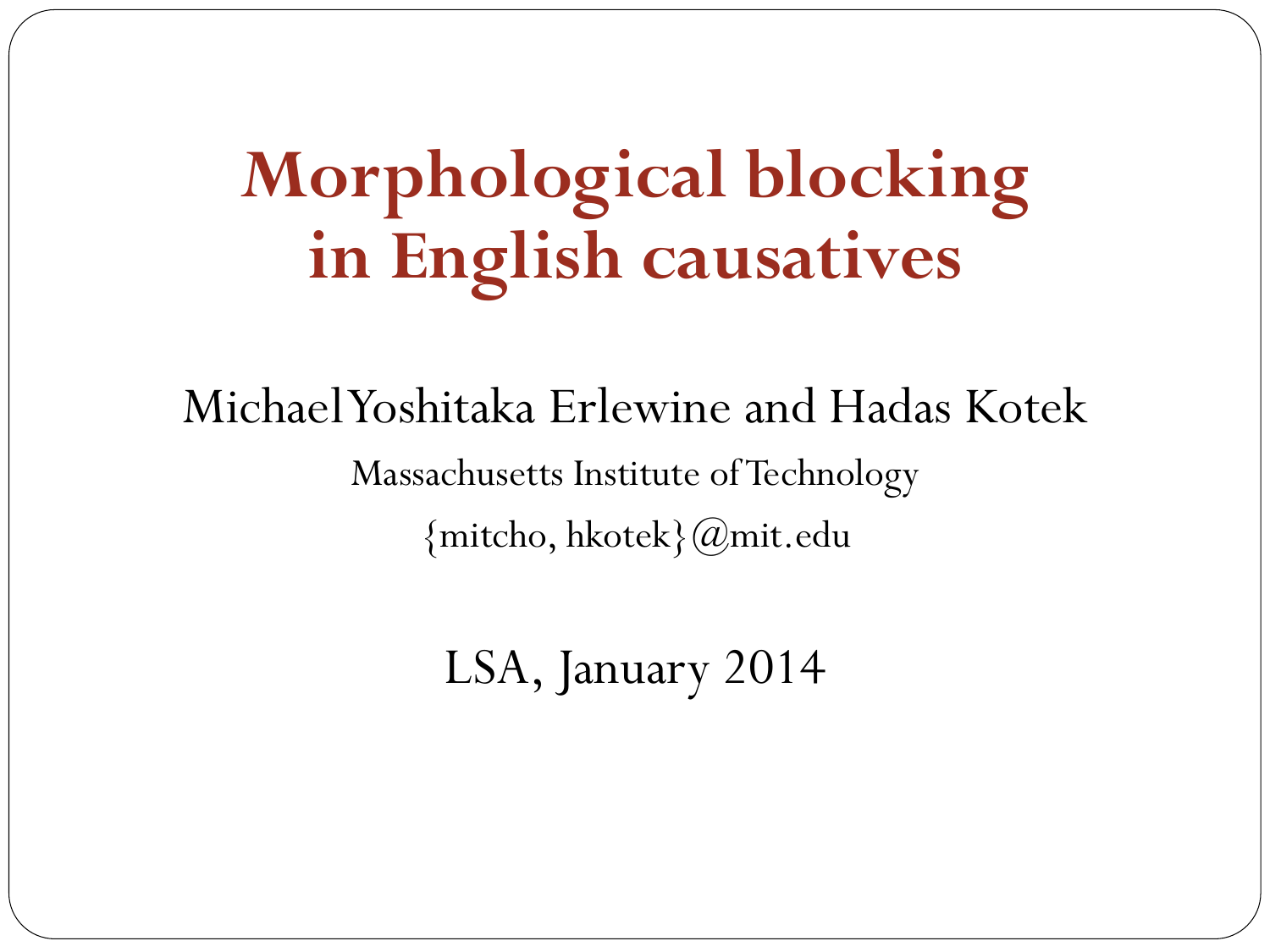# **Today**

- *Morphological blocking* occurs when the existence of a lexically specified form "blocks" a rule derived form:
	- $\bullet$  curious  $\rightarrow \textrm{Curiosity}$
	- glorious  $\rightarrow$  \*gloriosity, but  $\checkmark$  glory
- A novel paradigm of blocking in English causatives.
	- Such a pattern of causative blocking has been well studied in Japanese, but believed not to occur in English.
- An analysis in the framework of Distributed Morphology.
- Consequences for theories of morphology.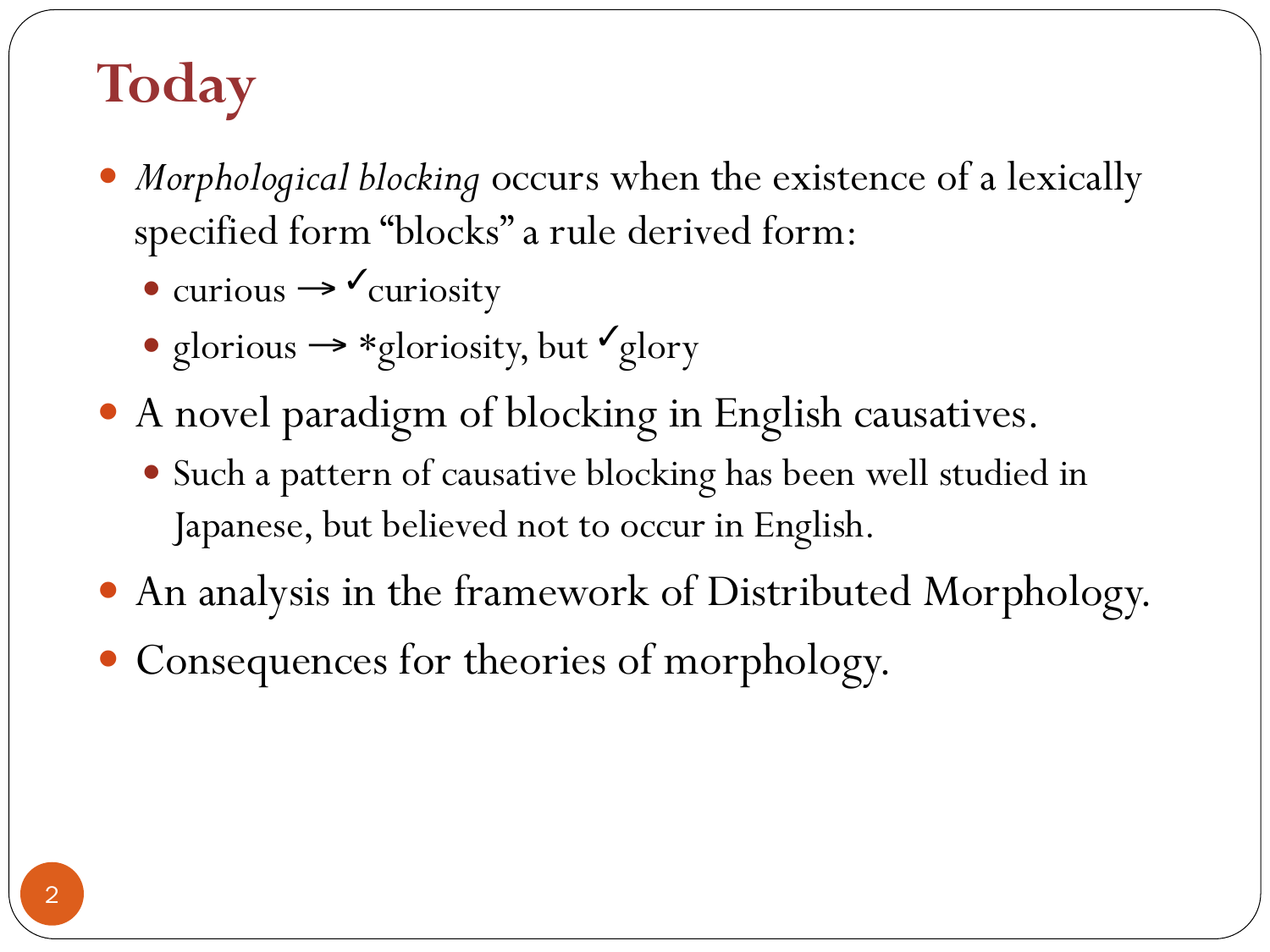# **Background: Blocking effects in Distributed Morphology**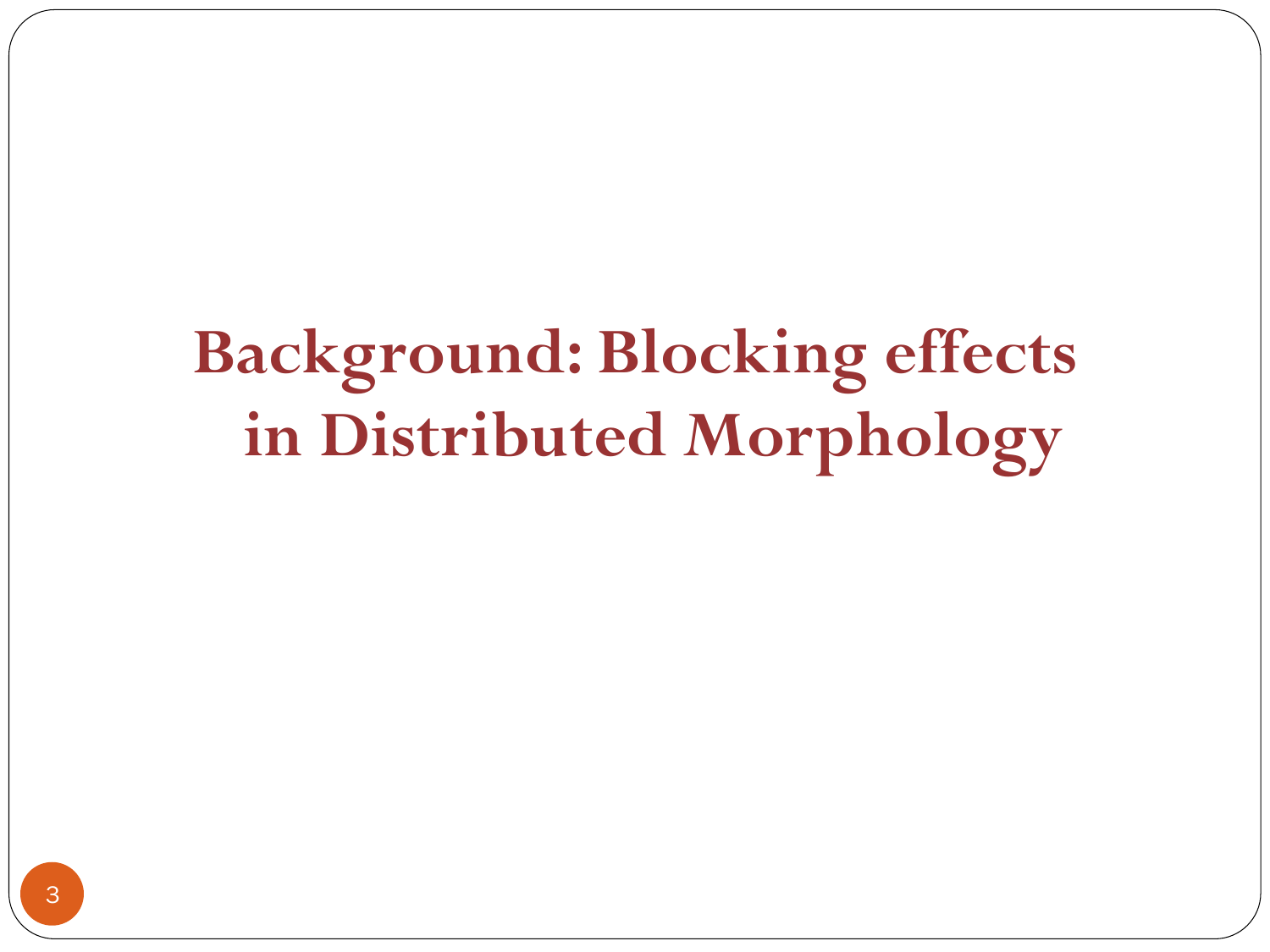# **The blocking effect**

### (1) **The past tense paradigm**

a. walk  $+$  [PAST]  $\rightarrow$  *walked* 

b. bend +  $[PAST]  $\rightarrow$  *bent*, **bended*$ 

- Traditionally, blocking is thought of as the result of competition between words (Aronoff 1976 a.o.).
	- A "simpler" form is preferred to more complex, rule-derived ones.

### (2) **The comparative paradigm**

a. intelligent  $+$  [COMP]  $\rightarrow$  *more intelligent* b. smart  $+$   $[COMP] \rightarrow$  *smarter, \*more smart* 

 *Words* and *phrases* can participate in a blocking paradigm (Poser 1992). A challenge for the lexical competition view.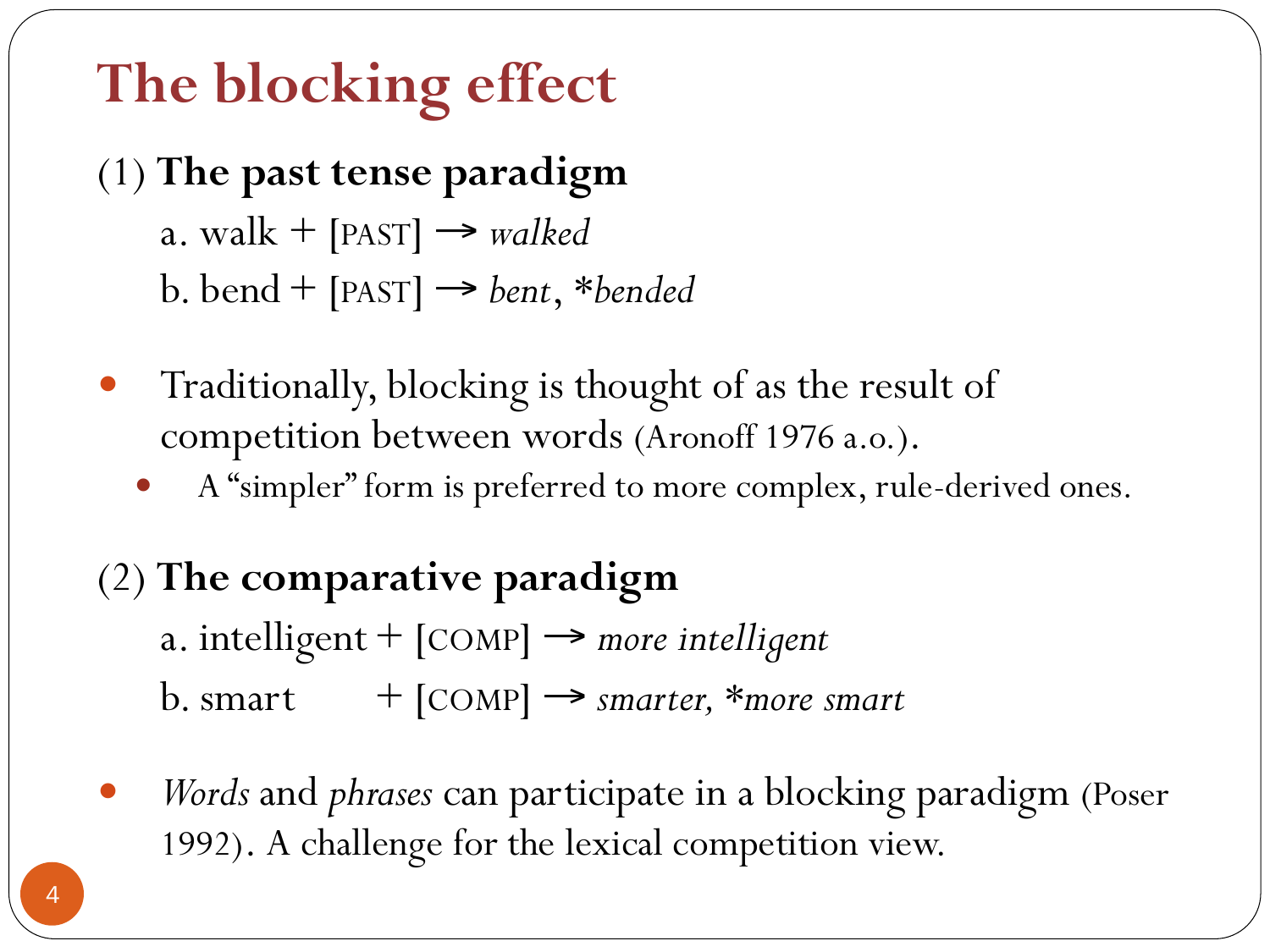## **Distributed Morphology**

- A syntactic approach to word-formation.
	- Late insertion of phonological material into terminal nodes.

- There may be several ways of spelling out the same node: (3) **Vocabulary items for past tense (T[PAST])**: a. T[PAST]  $\leftrightarrow$  -t / { $\sqrt{leave}$ ,  $\sqrt{bend}$ , ...} \_\_\_\_ b. T[PAST] ↔ ∅ / {√*hit*, √*quit*, ...} \_\_\_ c.  $T[FAST] \leftrightarrow -ed$
- If multiple rules can apply, the most specified one is used.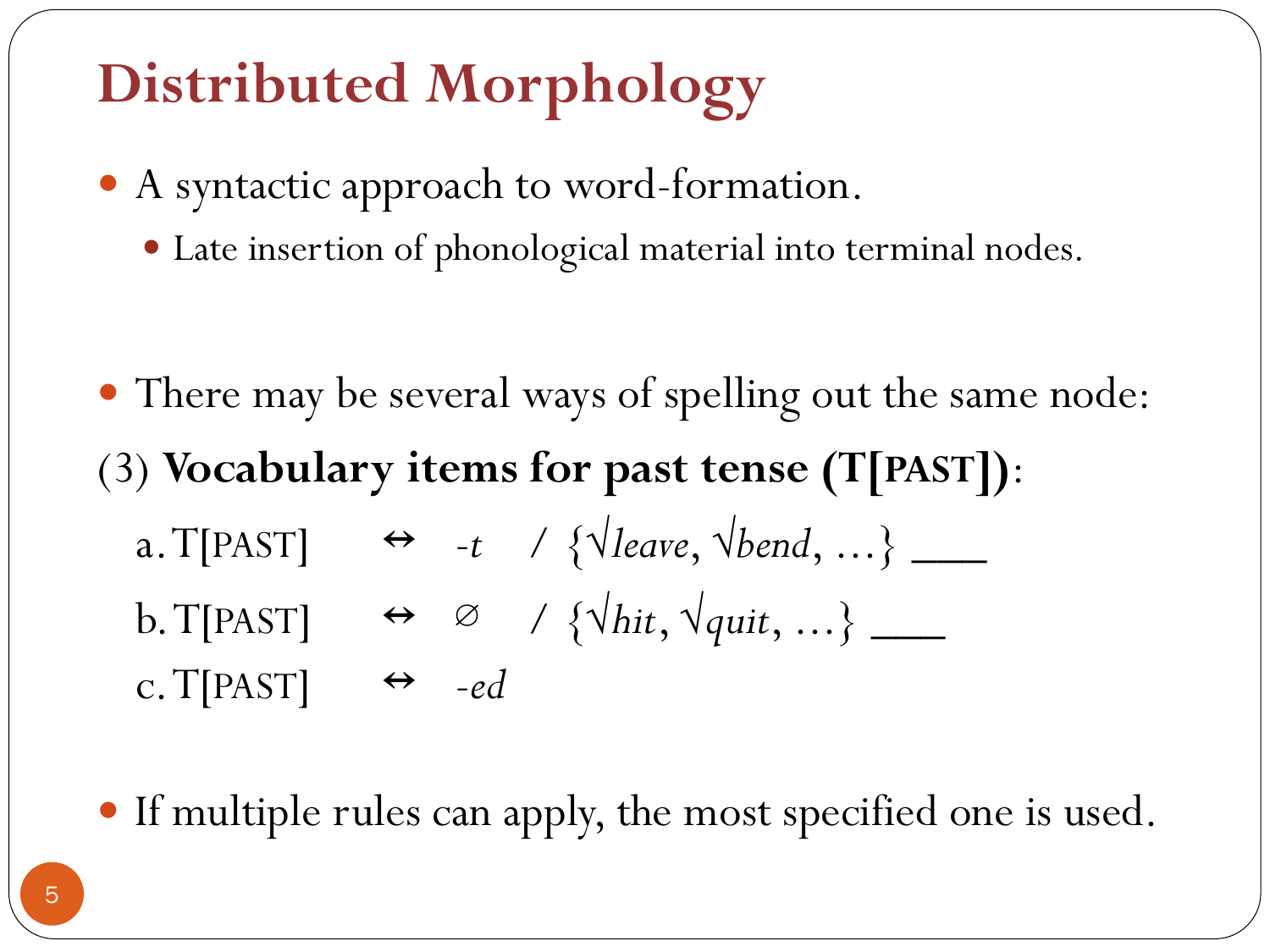# **Blocking in Distributed Morphology**

- "Blocking" is caused because Vocabulary Insertion can apply only once for each terminal node.
	- T[PAST]  $\leftrightarrow$  either -*t*, -*ed*, or  $\varnothing$ .
	- T[PAST] ↔ -*t* in the context of √*bend* "blocks" realization with -*ed*.
	- The form *bended* is never generated.

(4) **Rules Apply** (Embick and Maranz 2008):

Perform a computation when the structural description of the rule is met.

- If a rule of affixation *can* apply in a particular structural context, it *must* apply.
	- With [COMP] affixed to √*smart*, it realizes "*smarter.*"
	- "*more smart*" is never generated.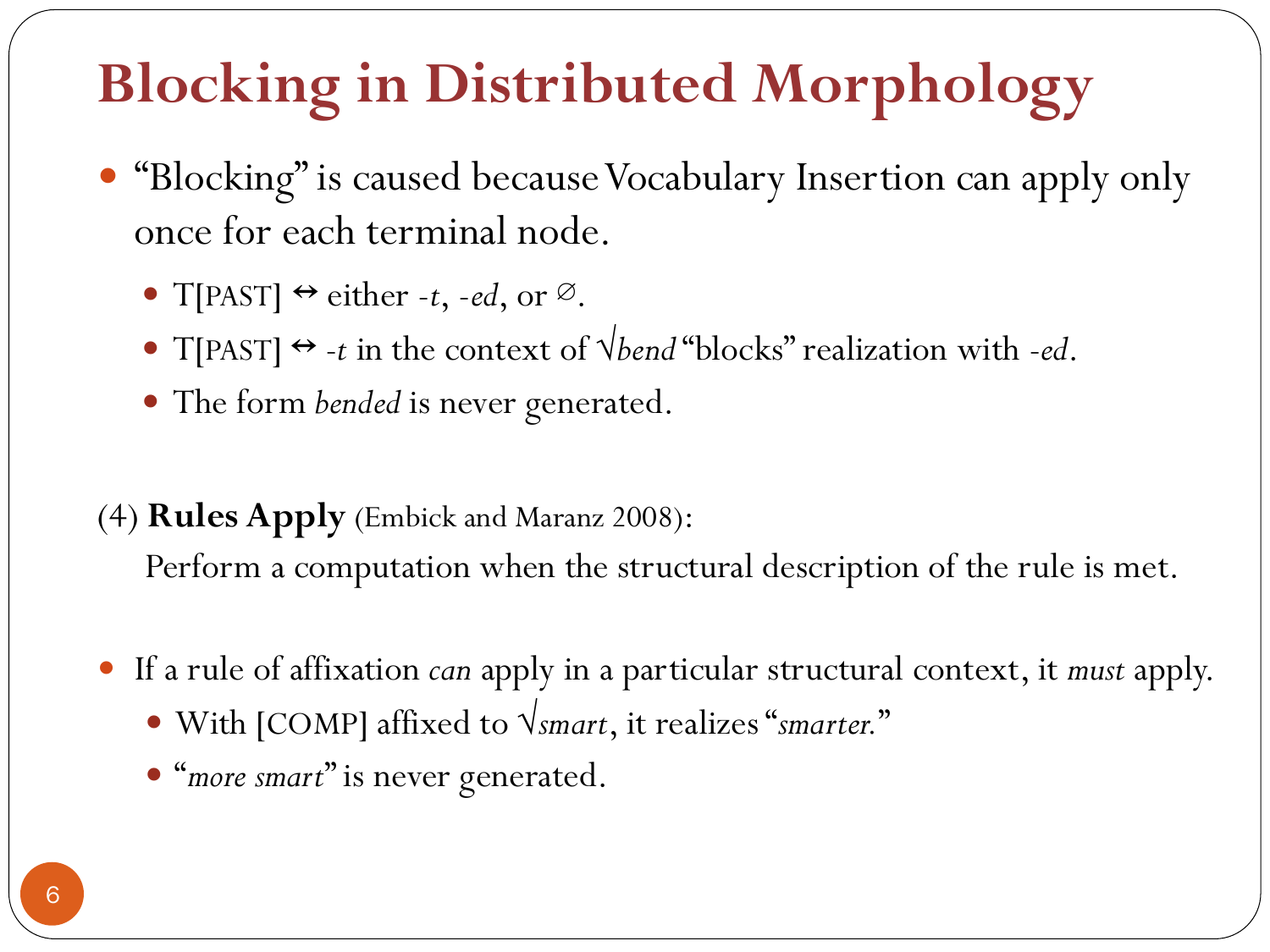**Blocking effects in causatives**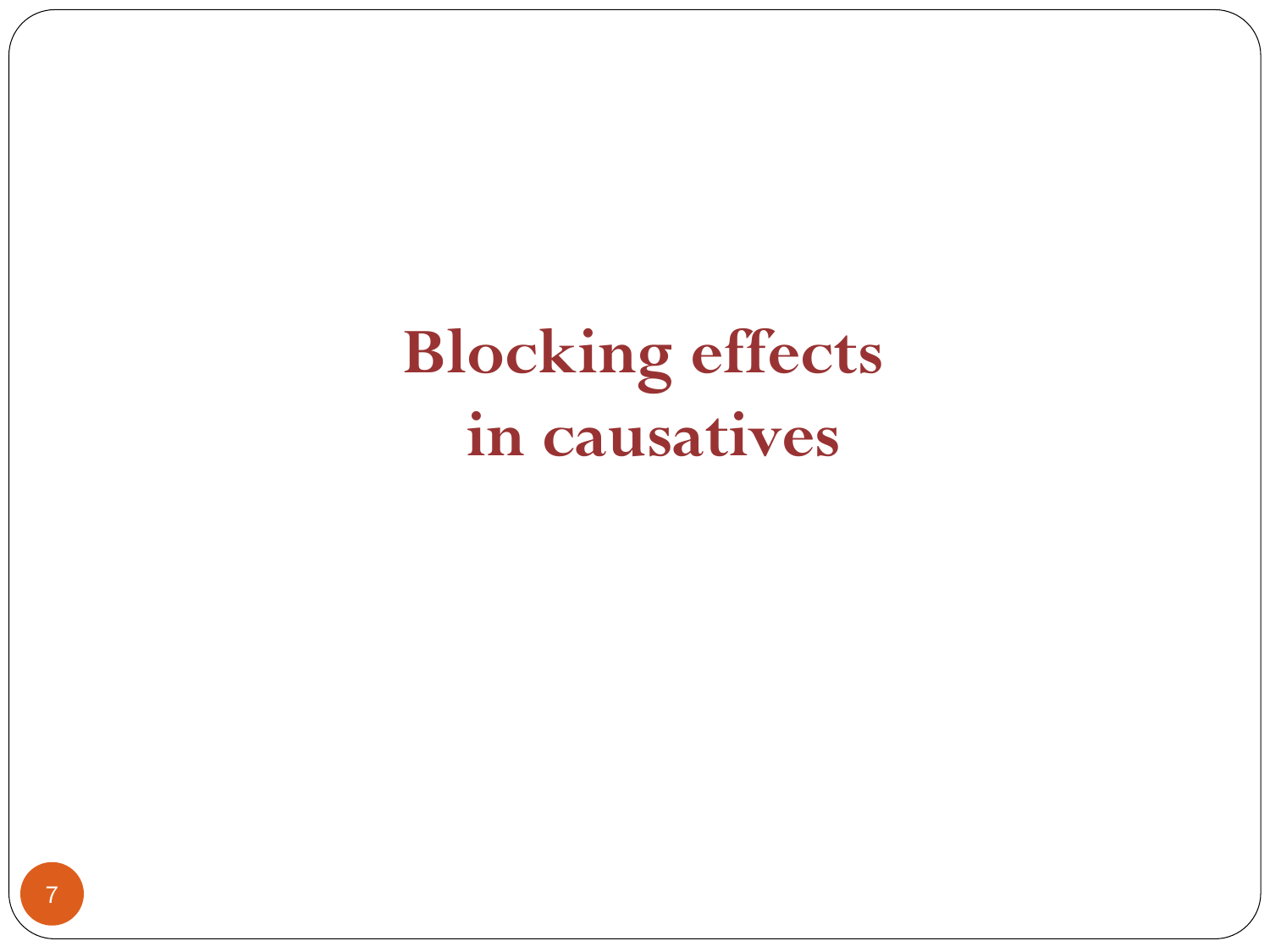### **Japanese causatives: Form**

Two ways of forming a causative:

(5) **Two causative forms for** *narab***- 'line up'**: a. **lexical**: *narab-e*b. **analytic**: *narab-ase-* 

 *Lexical causatives* are specified in the lexicon, unproductive. *Analytic causatives* are rule-derived, productive (*-(s)ase*).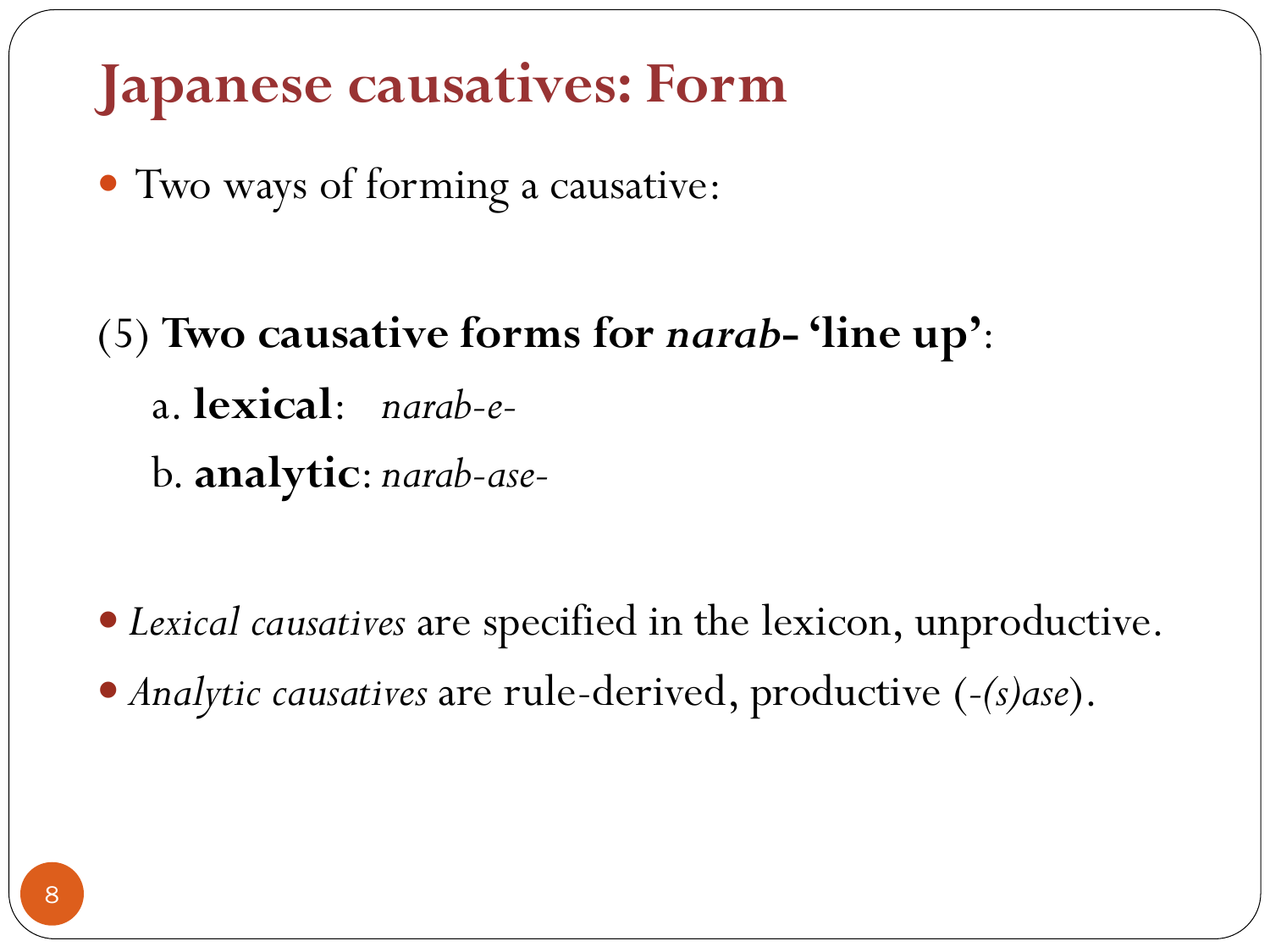## **Japanese causatives: Meaning**

The two causatives correspond to two different meanings:

#### (6) **Lexical causative form =** *causation* **semantics:**

Kyooshi-ga kaado-o kyootaku-ni narab-**e**-ta. teacher-NOM card-ACC teacher's desk-on line up-CAUSE-PAST 'The teacher arranged the cards on the teacher's desk.'

- *Causation*: the (primarily physical) actions of the subject bring about the described state of affairs.
- Compatible with all kinds of causees.
	- With an animate causee, e.g. *the students*, the sentence is judged as semantically odd.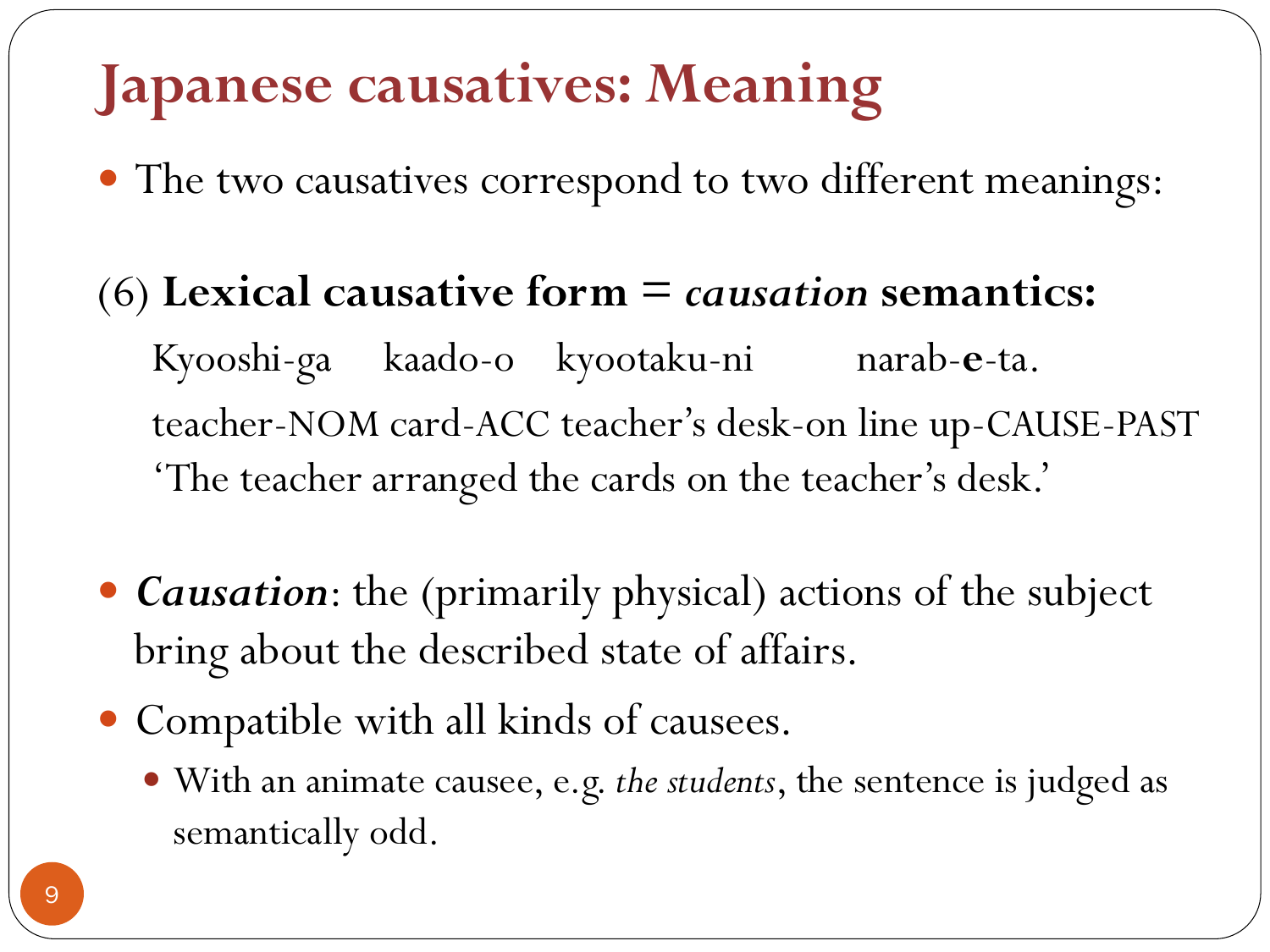## **Japanese causatives: Meaning**

- The two causatives correspond to two different meanings:
- (7) **Analytic causative form =** *compulsion* **semantics:** Kyooshi-ga seito-o kootei-ni narab-**ase**-ta. teacher-NOM student-ACC schoolyard-in line up-CAUSE-PAST 'The teacher made the students line up in the schoolyard.'
- *Compulsion*: the subject puts the causee under an obligation.
- Compatible with *animate*, *volitional* causees (cf Shibatani 1973 for Japanese, among many others).
	- Incompatible with inanimate causees, e.g. *the cards*.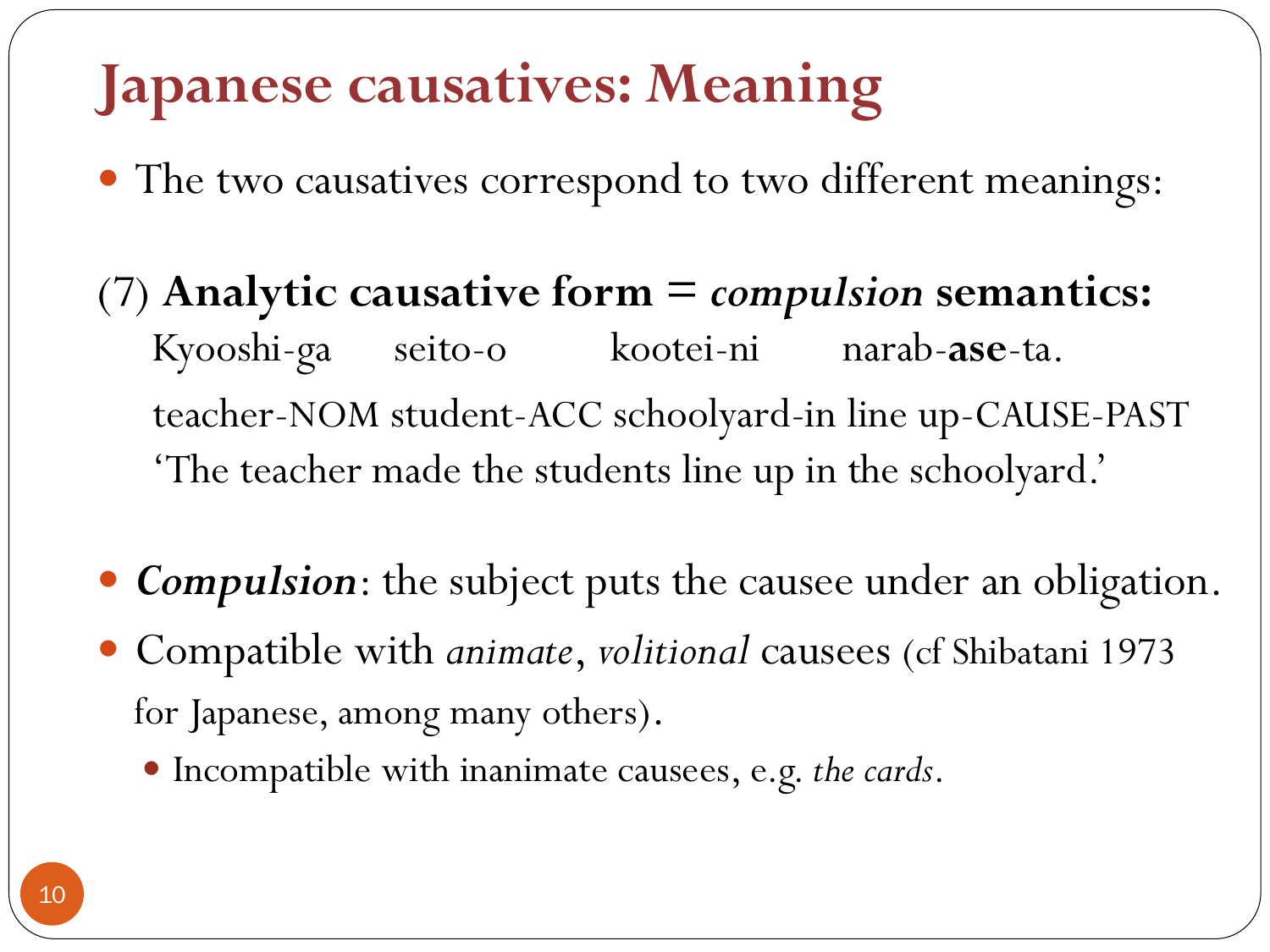## **Blocking effects in Japanese causatives**

#### (8) **Causatives with inanimate causees:**

Kyooshi-ga kaado-o kyootaku-ni narab-{✓**e**/\***ase**}-ta. teacher-NOM card-ACC teacher's desk-on line up-CAUSE-PAST 'The teacher arranged the cards on the teacher's desk.'

- Because the causee is inanimate, it must be a causation meaning. Causation meaning → *narab-e-* (lexical), \**narab-ase-* (analytic)  $\rightarrow$  This is blocking!
- Blocking only occurs if the verb has a lexical causative specified.
	- If the verb does not have a lexical causative form, analytic causative form (*-sase*) can be used with causation meaning.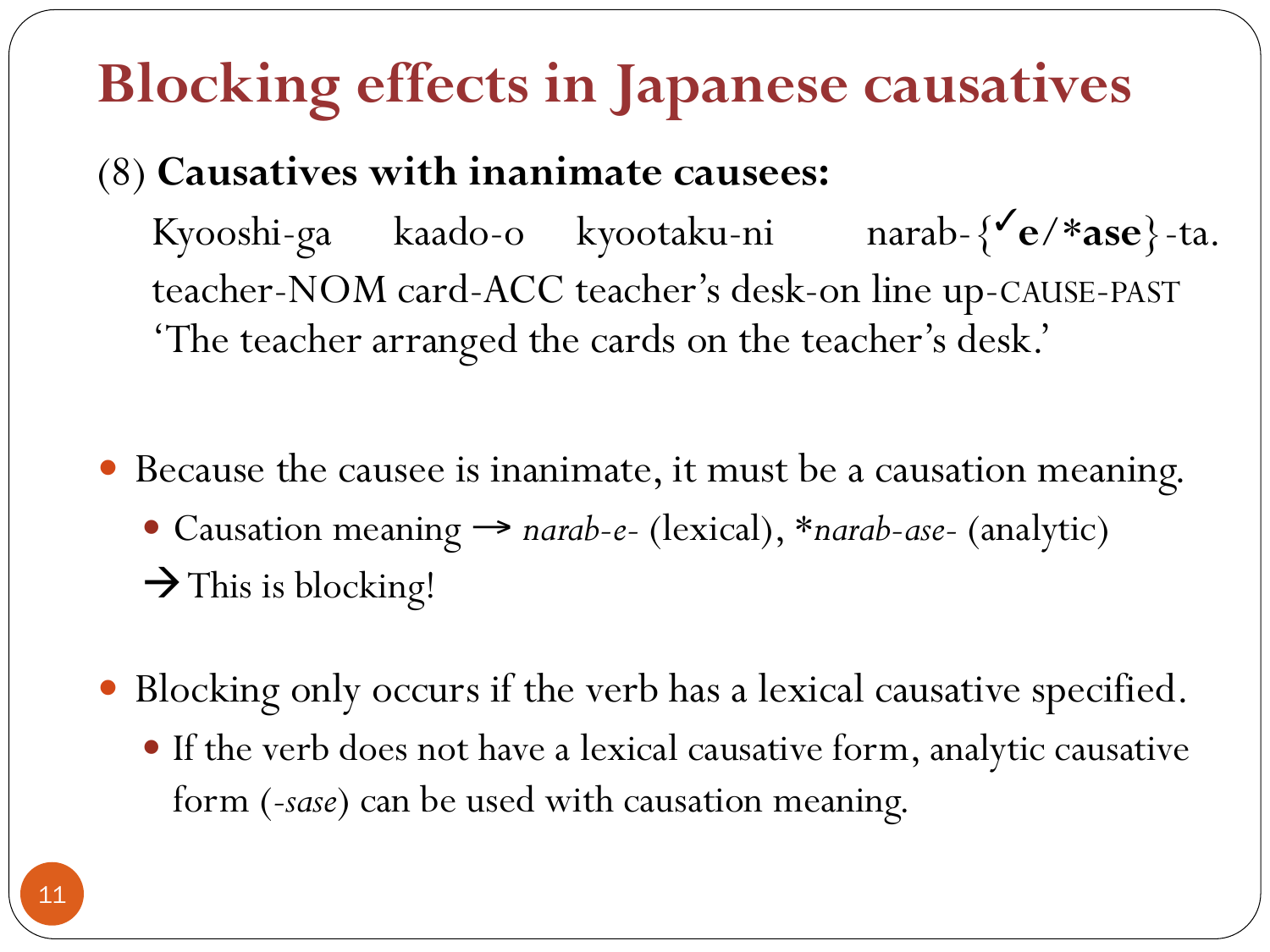## **Blocking effects in Japanese causatives**

- Two kinds of causatives and two types of causees:
	- Lexical/analytic causative
	- Animate/inanimate causee

#### (9) **For verbs with a lexical causative form specified:**

- a. Inanimate causee] ... [lexical causative]
- b. # [animate causee] … [lexical causative]
- c. \* [inanimate causee] ... [analytic causative]  $\leftarrow$  blocked!
- 

- d. ✓ [animate causee] … [analytic causative]
- This Japanese blocking paradigm has been very well studied.
	- It has been believed that such blocking does not occur in English.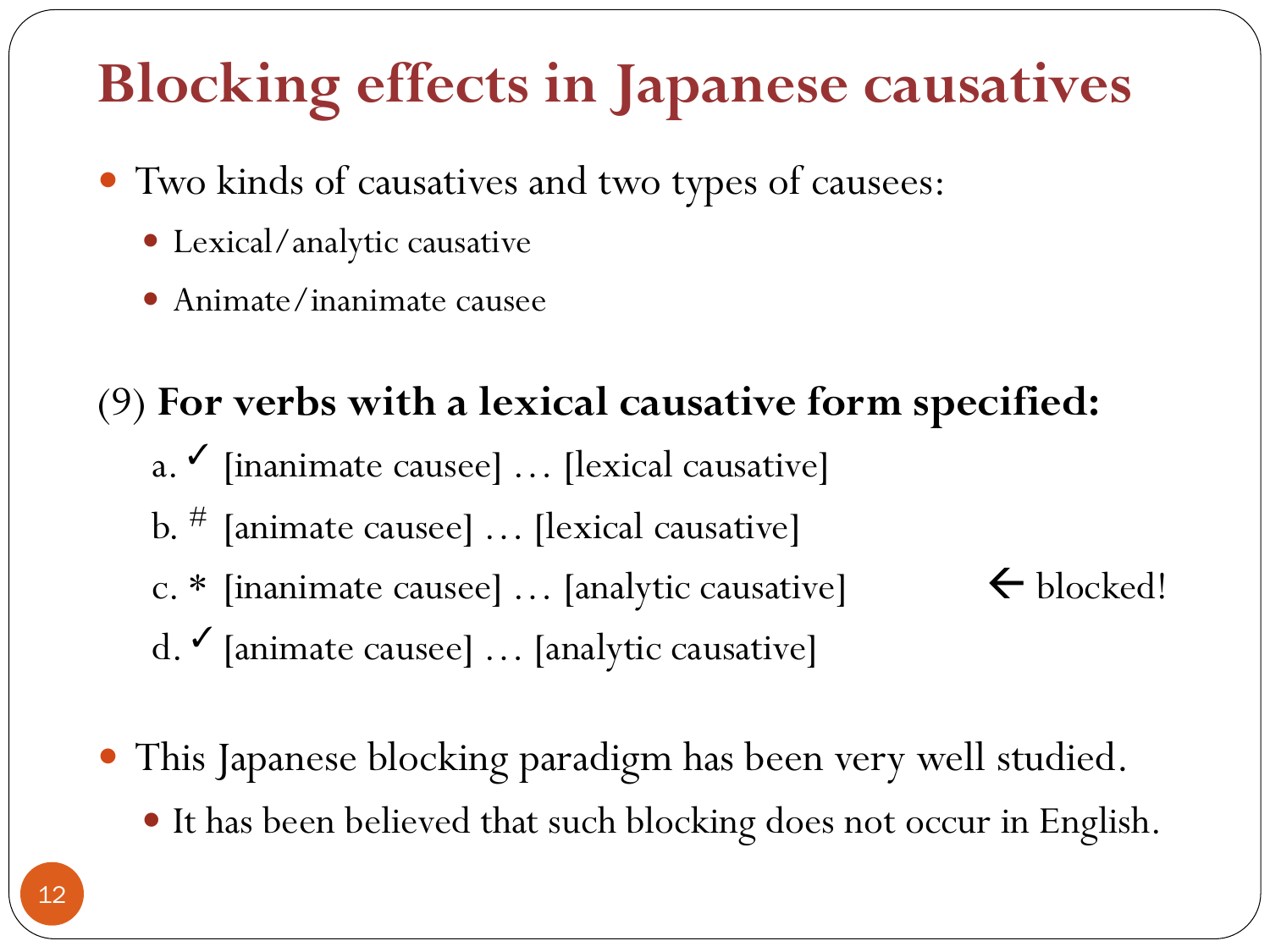Two ways of forming a causative:

### (10) **Two causative forms for** *bounce*: a. **lexical**: *bounce* (*verb*) b. **analytic**: *make bounce* (*make verb*)

*Lexical causatives* are specified in the lexicon, unproductive.

*Analytic causatives* are rule-derived, productive.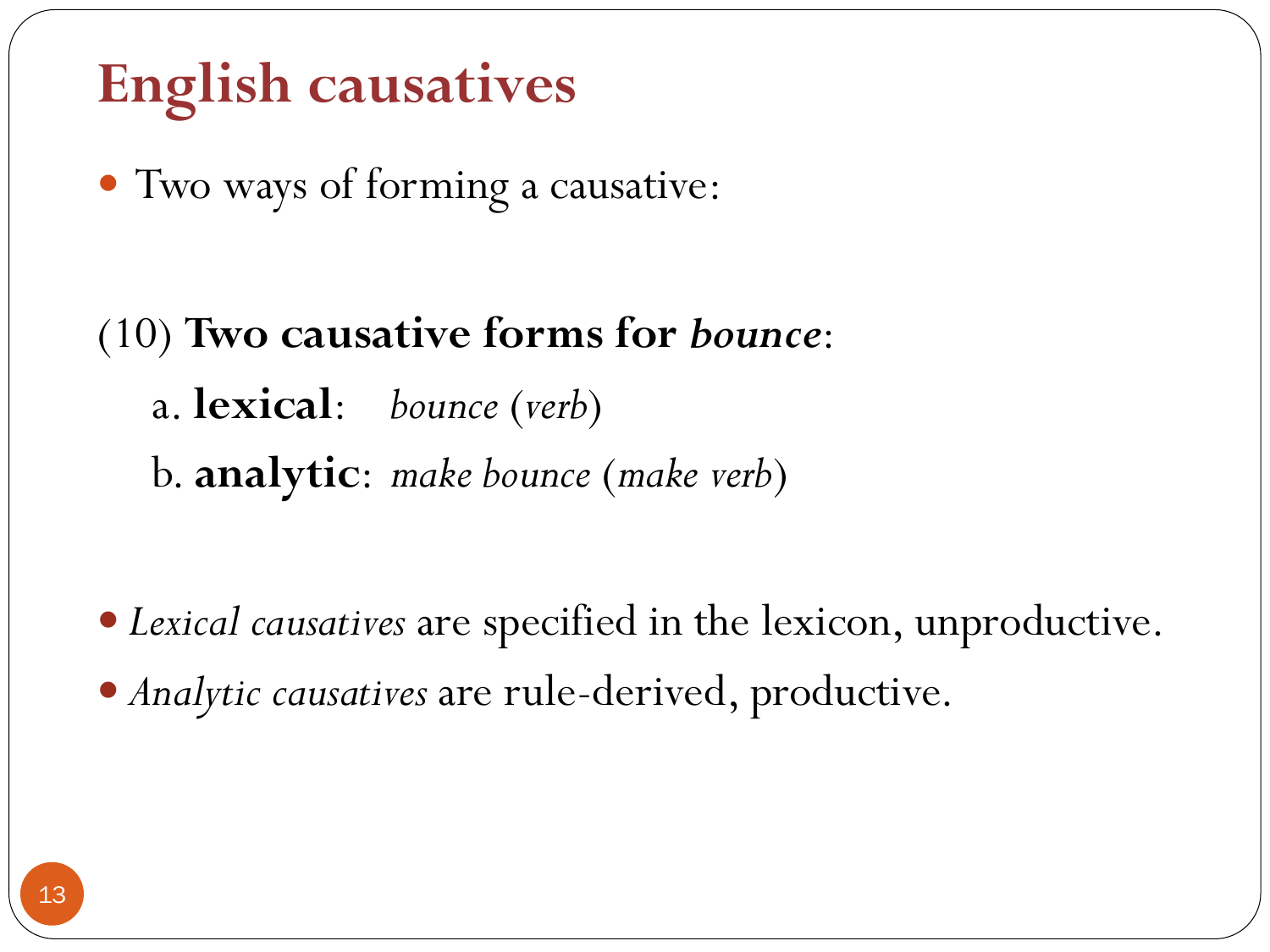At first glance, English does not parallel the Japanese behavior.

#### (11) **The four-way paradigm:**

- a. The coach bounced the ball on the floor.
- b. # The coach bounced the gymnast on the floor.
- c. The coach made the ball bounce on the floor.
- d. The coach made the gymnast bounce on the floor.

With an inanimate causee, "*make … bounce*" is not blocked.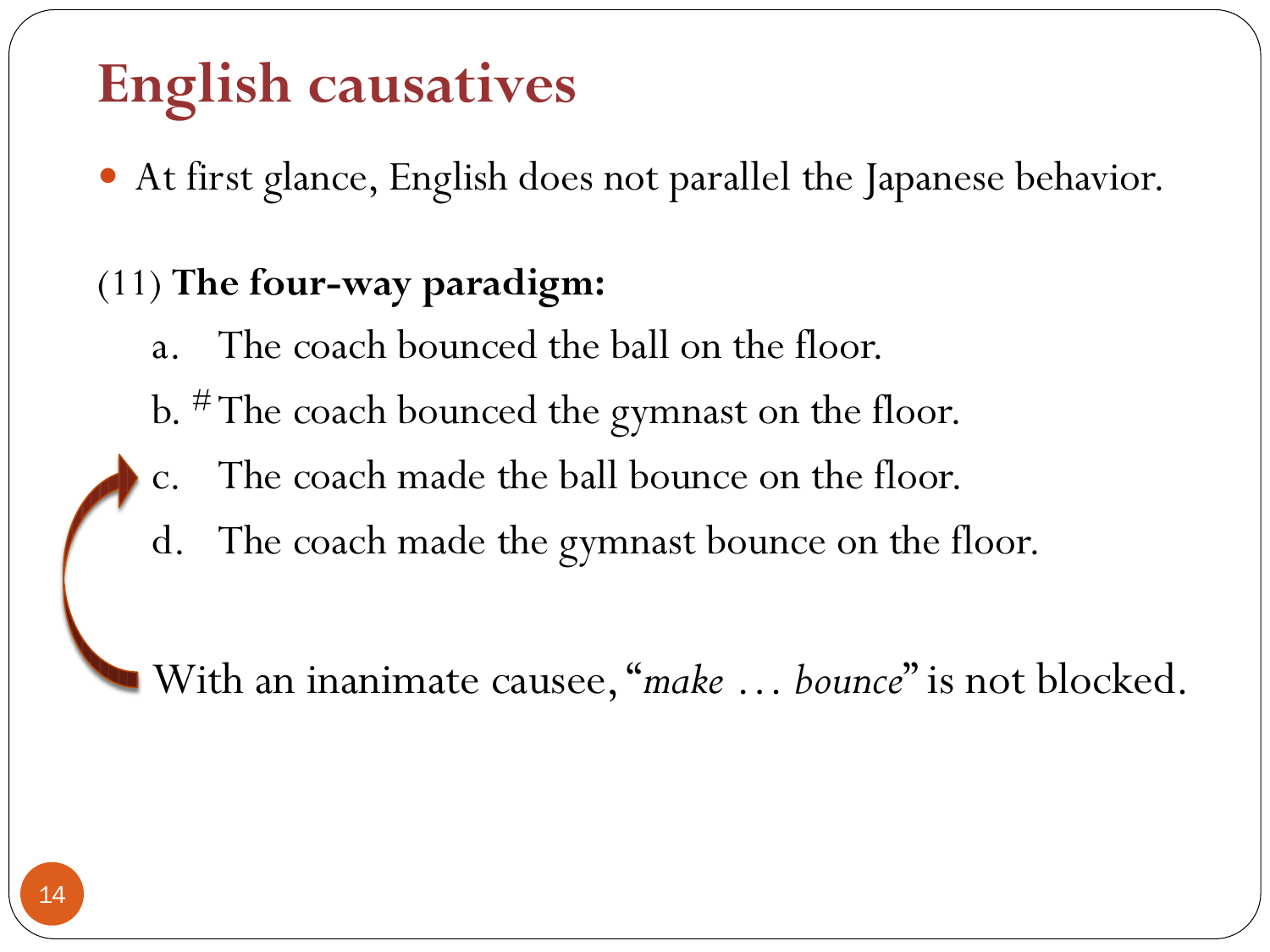- F **However, the Japanese paradigm emerges when the causee is moved out of the way.**
- (12) **The four-way paradigm** *with movement of causee:*
	- a. That's the ball that the coach bounced on the floor.
	- b. # That's the gymnast that the coach bounced on the floor.
	- c. \*That's the ball that the coach made bounce on the floor.
	- d. That's the gymnast that the coach made bounce on the floor.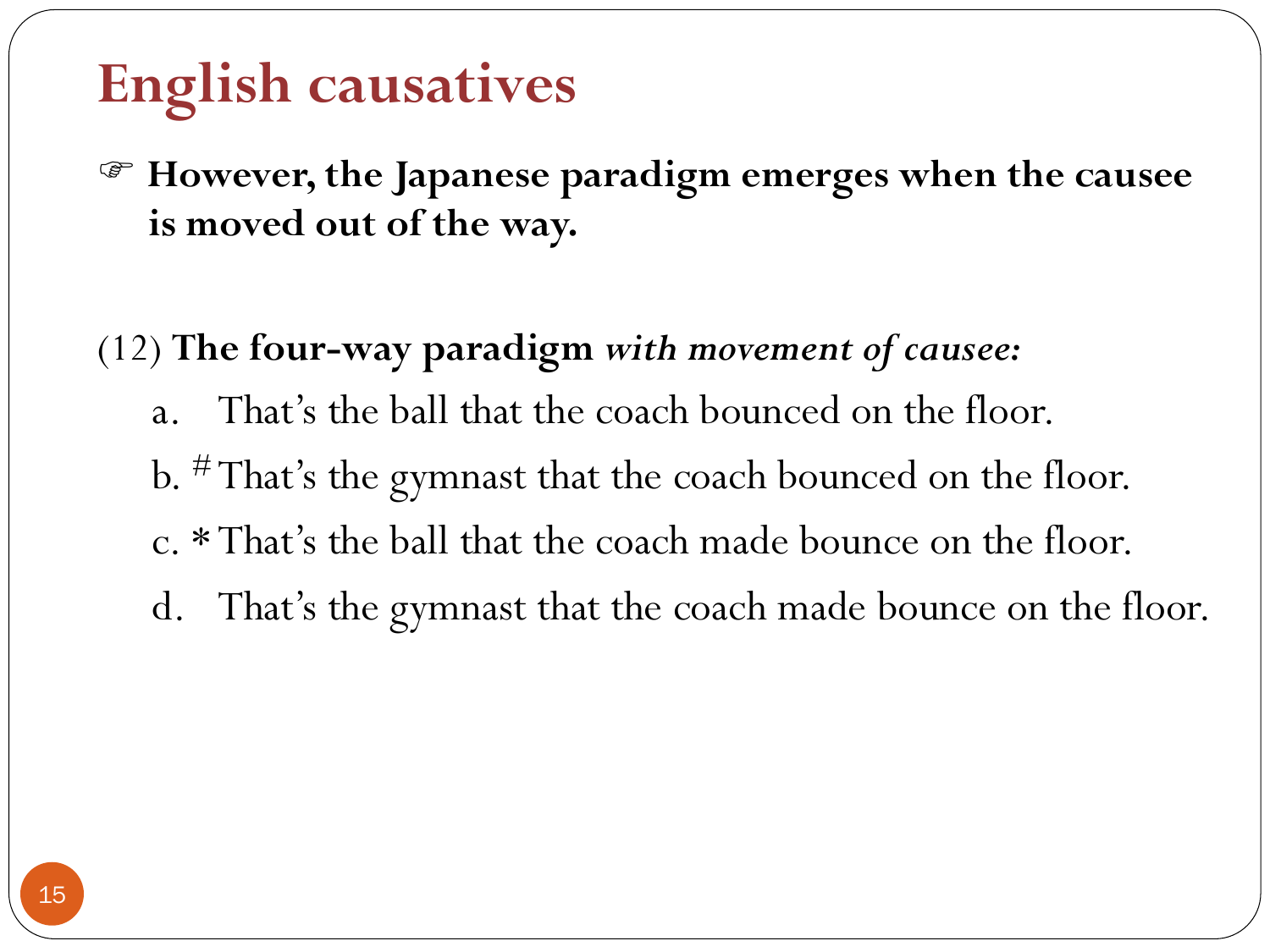

#### Methods:

48 items (24 target, 24 filler paradigms), 8 pseudo-randomized lists, 80 native speaker participants (recruited on Amazon Mechanical Turk), Rating task: natural/unnatural.

#### Results:

Main effects of animacy and causative type, and interaction (two-way ANOVA, all  $p \le 0.05$ ).

#### (13) The four-way paradigm, moved causee:

- That's [inanimate] that ... [lexical causative] ...  $\overline{a}$ .
- $\rm b.$ <sup>#</sup> That's [animate] that ... [lexical causative] ...
- c. \* That's [inanimate] that ... [analytic causative]...
- That's [animate] that ... [analytic causative] ...  $\mathbf{d}$ .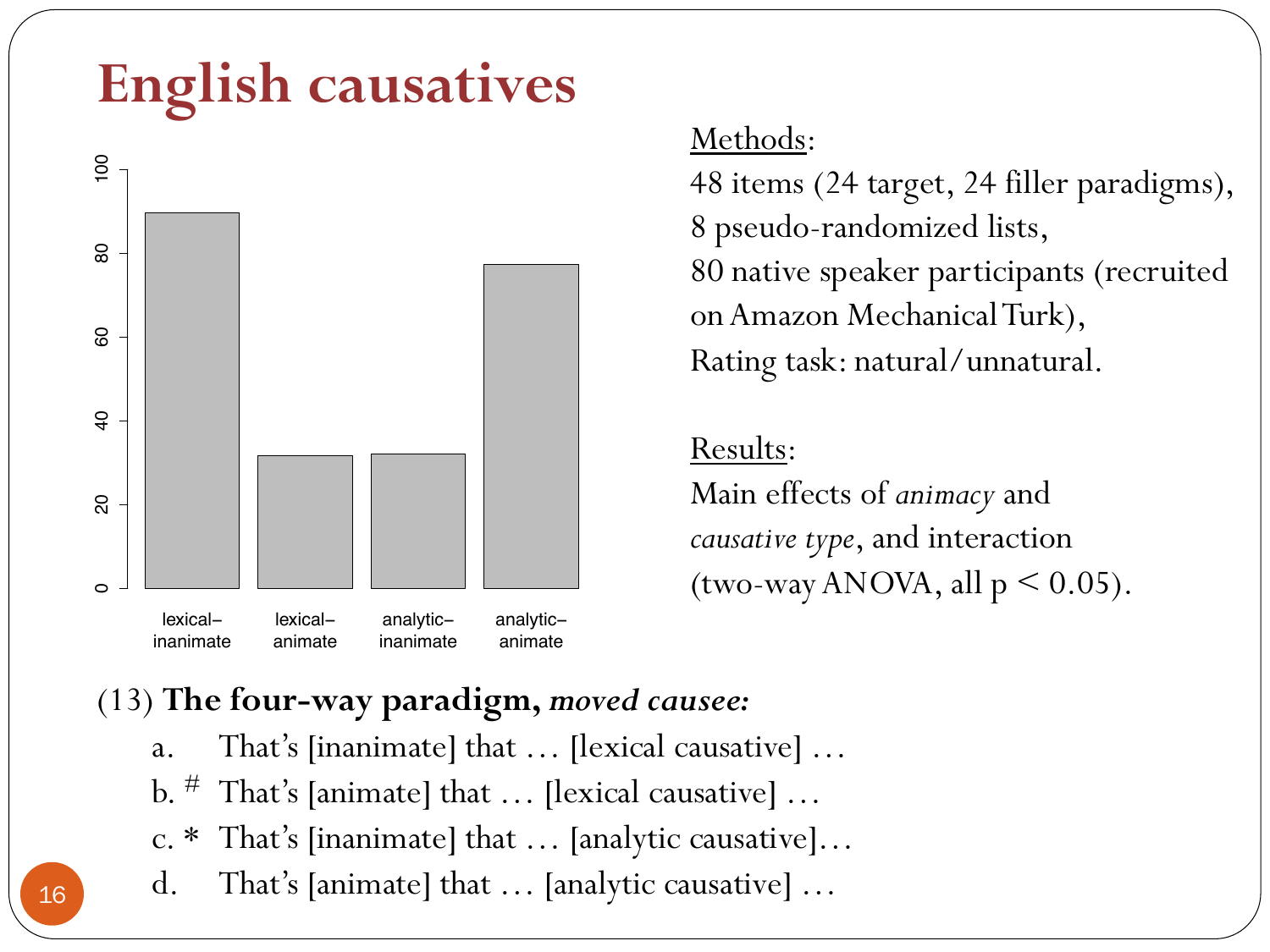This is replicated with other types of movement, e.g. object relative clause, heavy NP shift, *wh*-question.

#### (14) **Effect in (12) not limited to clefts***:*

- a. \* The ball that the coach *made bounce* on the floor was bright red.
- b. \* The coach *made bounce* on the floor [the bright red ball that my mother gave me for Christmas last year].
- c. \* Which ball did the coach *made bounce* on the floor?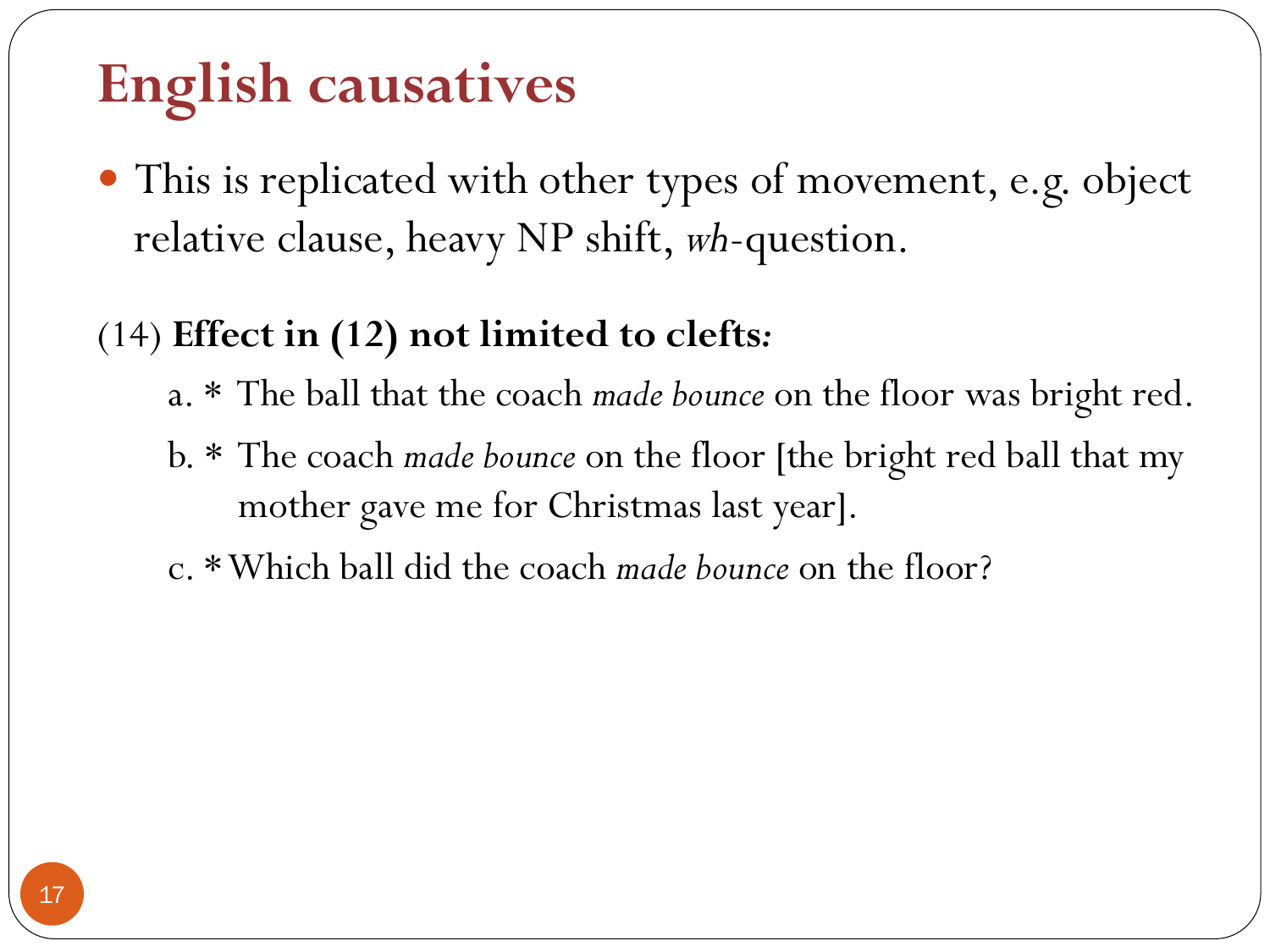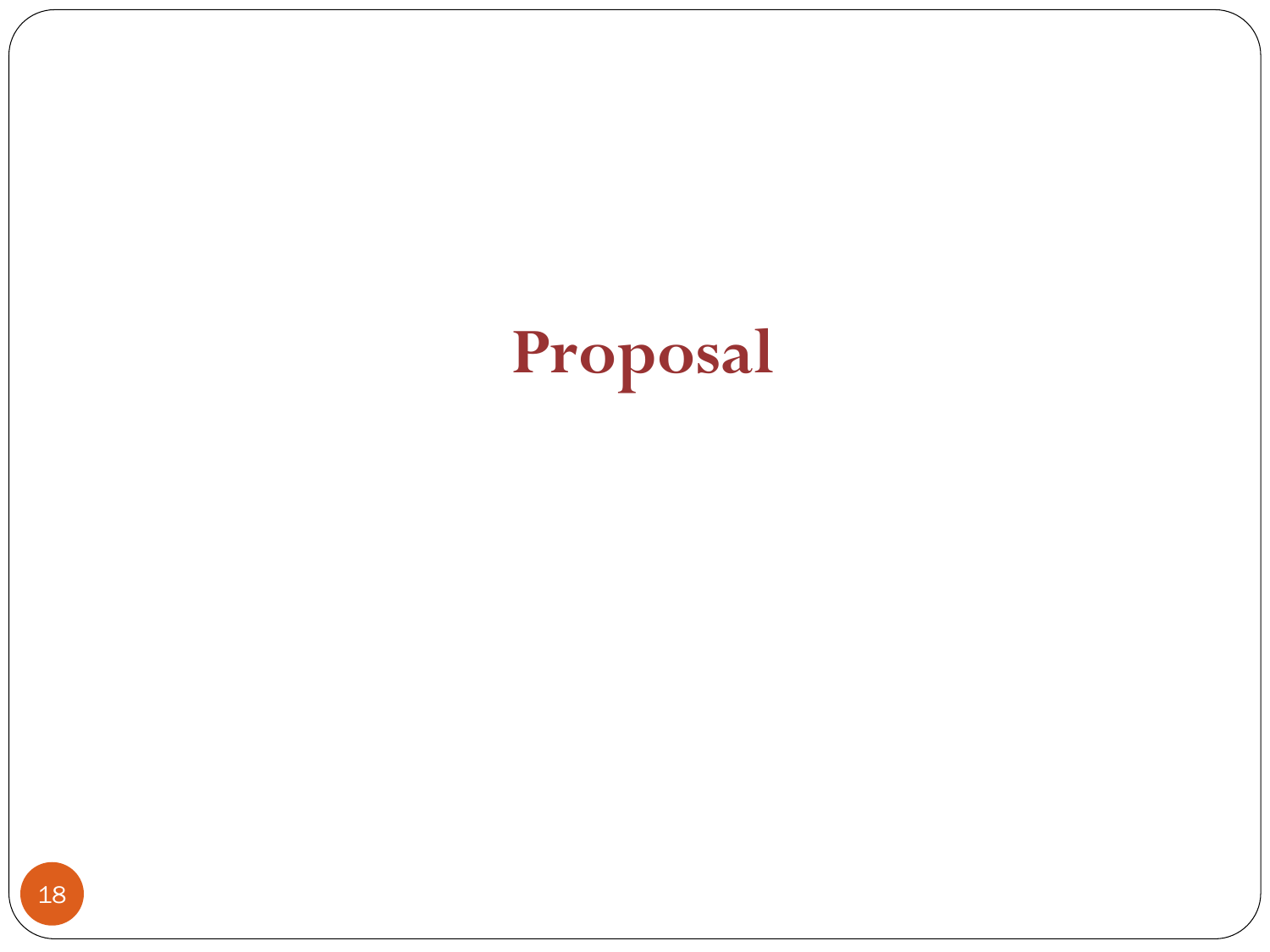### Proposal

- Lexical and analytic causatives are built from structures of two different sizes (English: Hale and Keyser 1993; Pylkkänen 2002; Blanco 2010; Japanese: Miyagawa 2010; and in particular Harley 2008). •  $v_{\text{CAUSE}}$  takes a  $\sqrt{\text{P}}$  or a vP as its complement.
- (15) a.  $\sqrt{P}$  embedding:



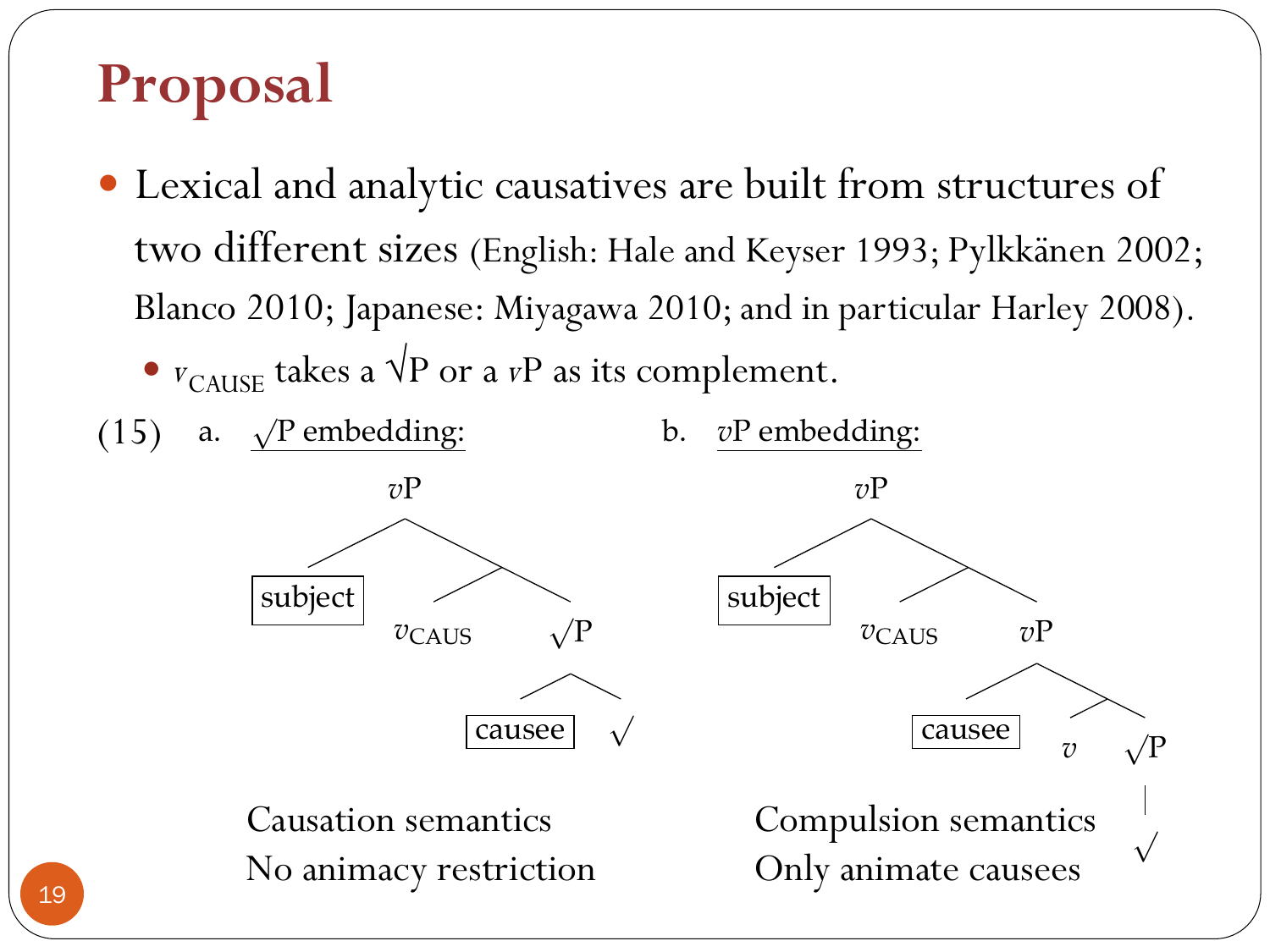### **Proposal**

- Vocabulary insertion rule for the causative head:
	- $\bullet$   $v_{\text{CAUSE}} \leftrightarrow$  make
- For verbs with a lexical causative, there is one specific Vocabulary Insertion rule which realizes both  $v_{\text{CAUSE}}$  and  $\sqrt{b}$ *ounce* together:  $\bullet$  *v*<sub>CAUSE</sub> +  $\sqrt{b}$ *ounce*  $\leftrightarrow$  *bounce*
- **Fusion** (Halle and Marantz 1993):
	- Combines two targets of Vocabulary Insertion into one.
	- $\bullet$  *v*<sub>CAUSE</sub> and *√bounce* must undergo Fusion to be realized together as "*bounce*."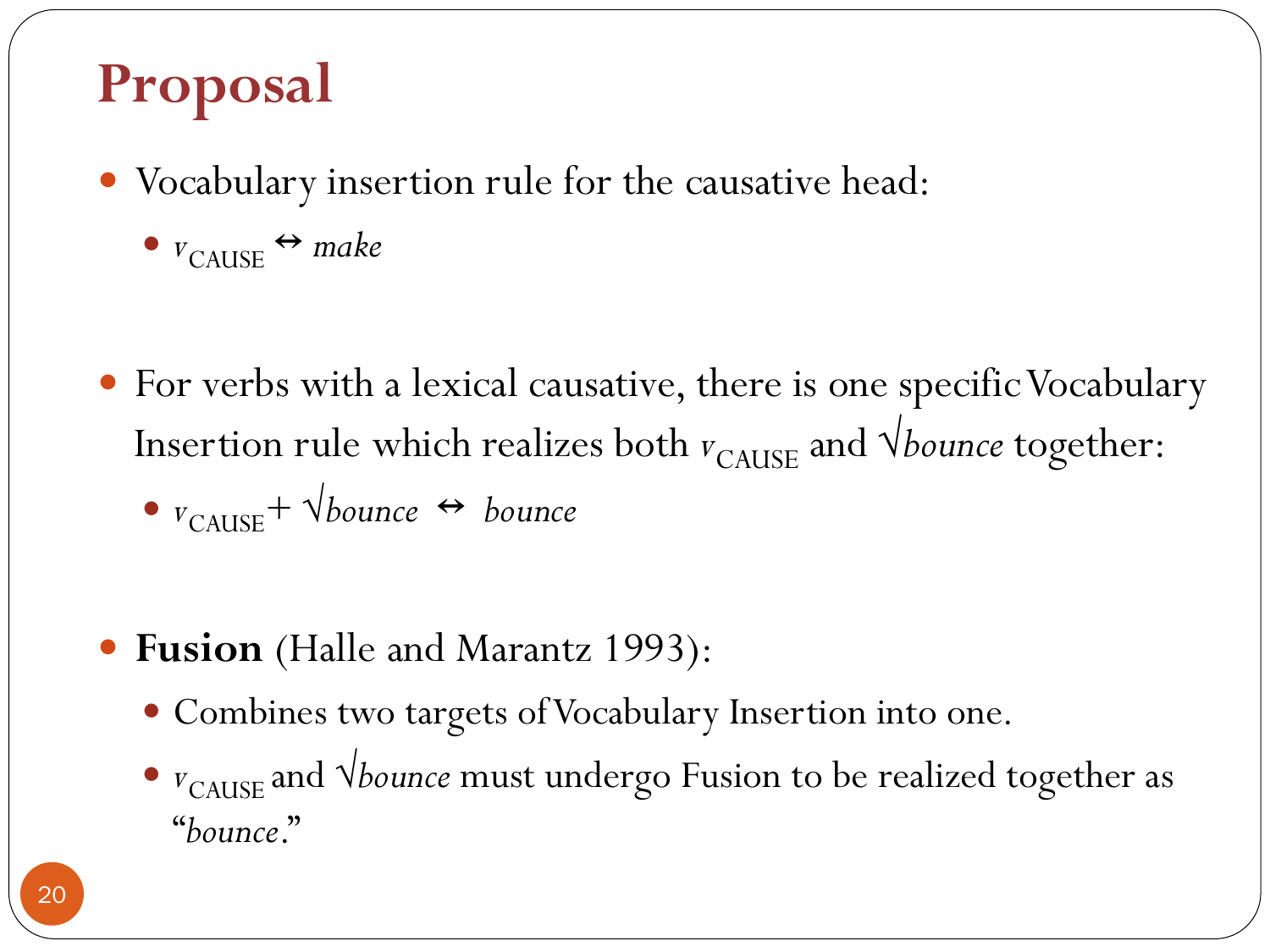### **Proposal**

#### F **Fusion requires linear adjacency**.

- Null heads intervene in the structure, but traces do not count at PF.
- Furthermore, Fusion must apply when possible (Rules Apply).
- Therefore, whenever  $v_{\text{CAUSE}}$  is linearly adjacent to a root that has a lexically specified causative form, that form must be used.
	- $\bullet$  " $v_{\text{CAUSE}}$   $\forall$  *bounce*"  $\rightarrow$  "*bounce*"
	- "<sup>*v*</sup>CAUSE</sub> √*scatter*" → "*scatter*"
	- $\alpha_{\text{CALISE}} \vee \text{play}$ "  $\rightarrow \alpha_{\text{make play}}$ "
	- $\bullet$  " $v_{\text{CAUSE}}$   $\forall$ *stay*"  $\rightarrow$  "*make stay*"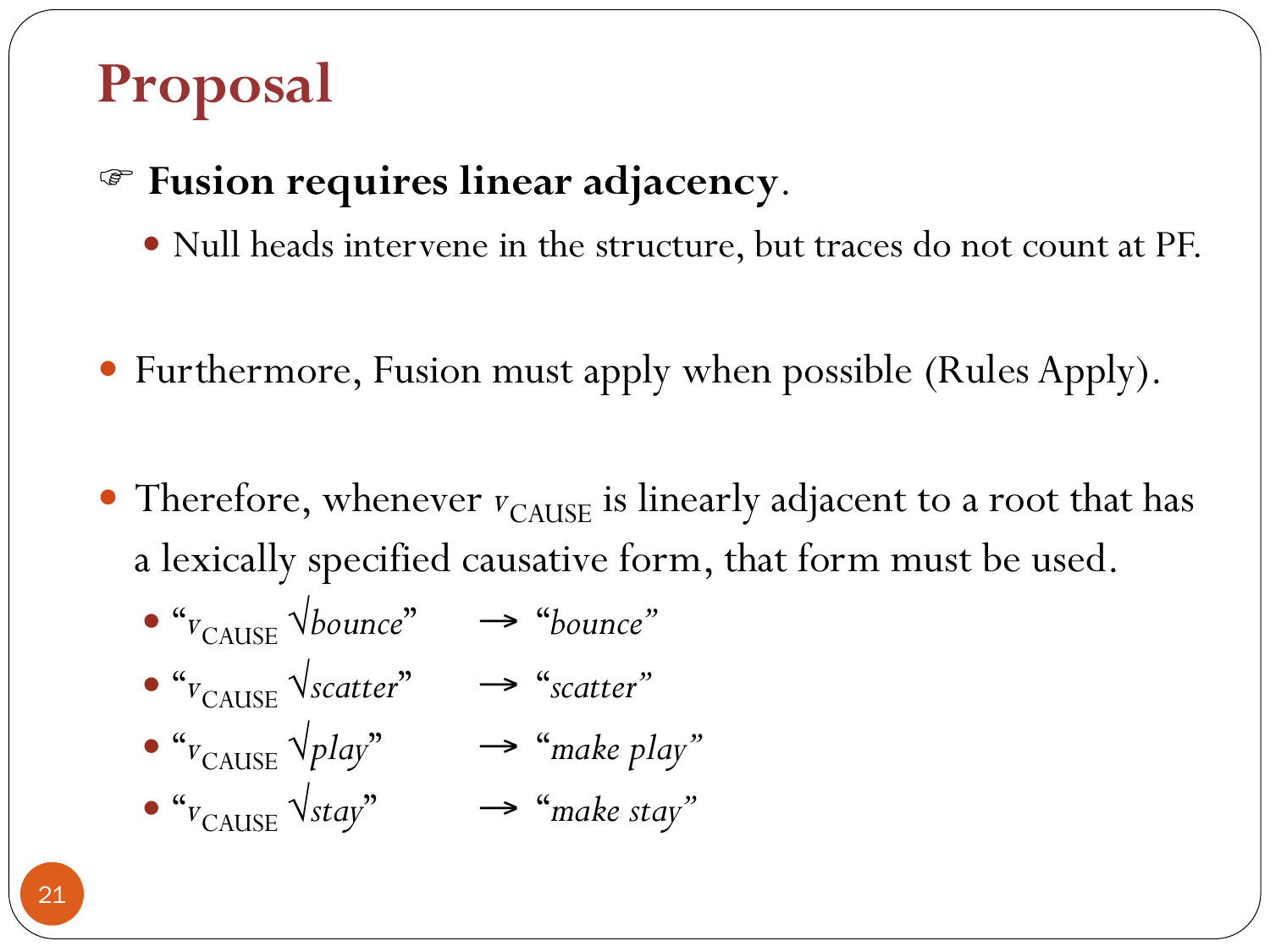### Derivations with moved causee



• Rules Apply: Fusion applies so the lexical causative form can be realized (16a). Otherwise, spell out "make verb" (16b).

 $\rightarrow$  Blocking behavior!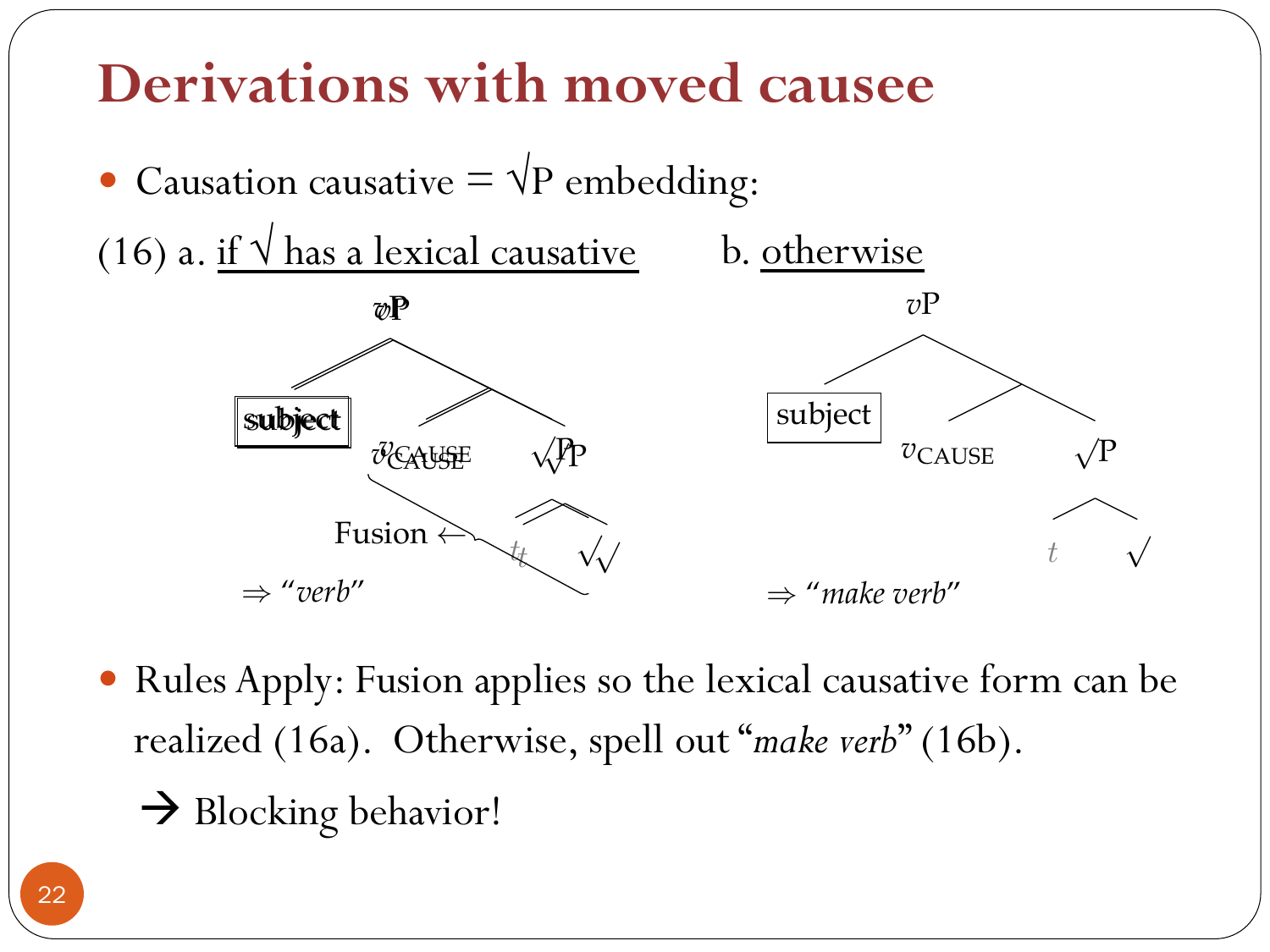### Derivations with moved causee

• Compulsion causative  $=$   $vP$  embedding:



- The  $v$  head intervenes between  $v_{\text{CAUSE}}$  and the root.
	- Fusion never applies.
	- This structure is always spelled out as "make verb."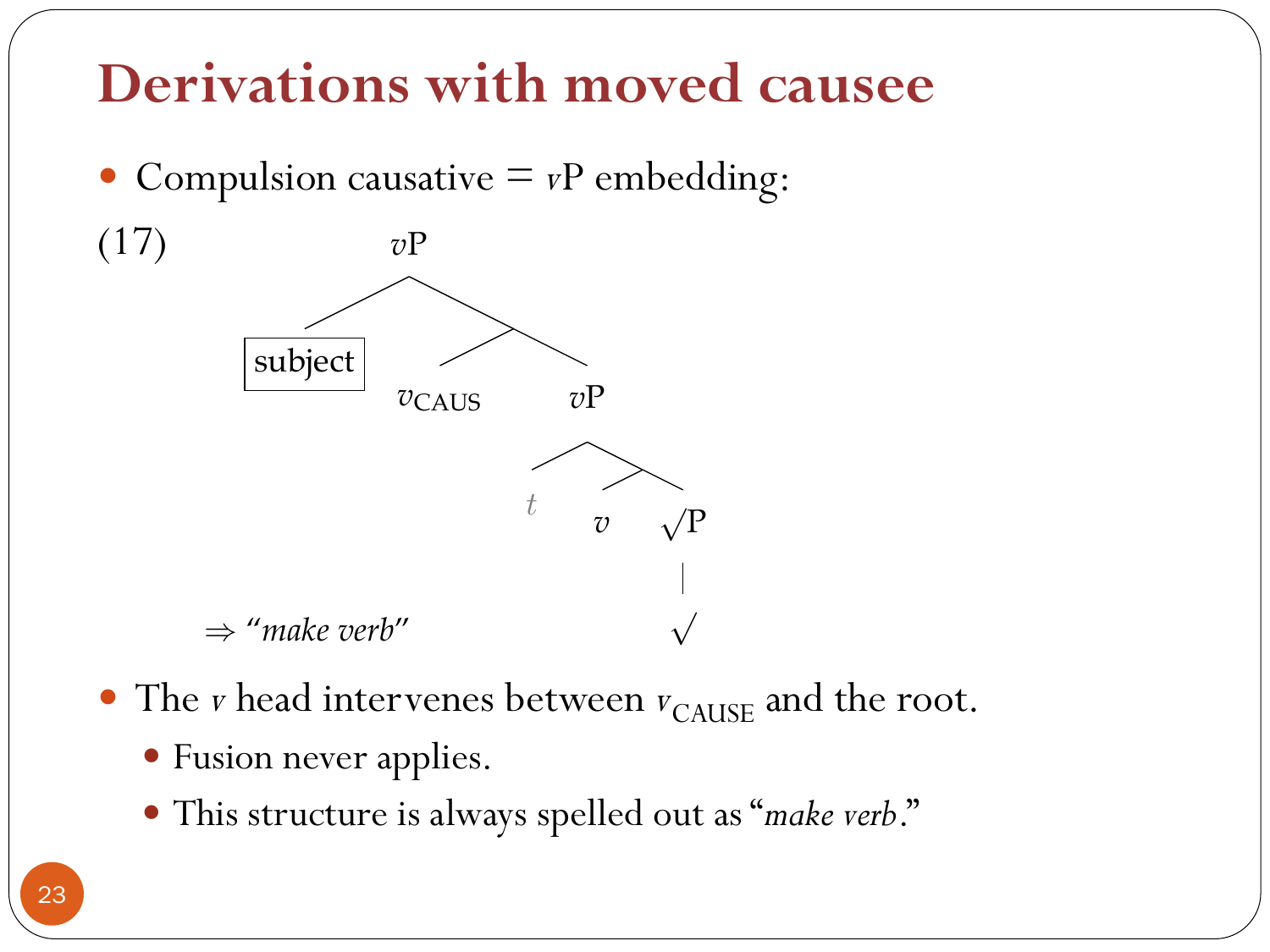# **English paradigm explained**

#### (18) **A four-way paradigm with movement:**

- a. That's the ball that the coach bounced on the floor.
- b. # That's the gymnast that the coach bounced on the floor.
- c. \* That's the ball that the coach made bounce on the floor.
- d. That's the gymnast that the coach made bounce on the floor.
- (18b) contains *bounced*. This must be a *lexical causative*, involving a causation meaning, hence the oddness.
- (18c) contains *make bounce* with an inanimate causee.
	- This cannot be a compulsion meaning.
	- Causative meaning is formed with the smaller  $\sqrt{P}$  structure.
	- *Make* and *bounce* are linearly adjacent but failed to Fuse.
		- **→** Blocking!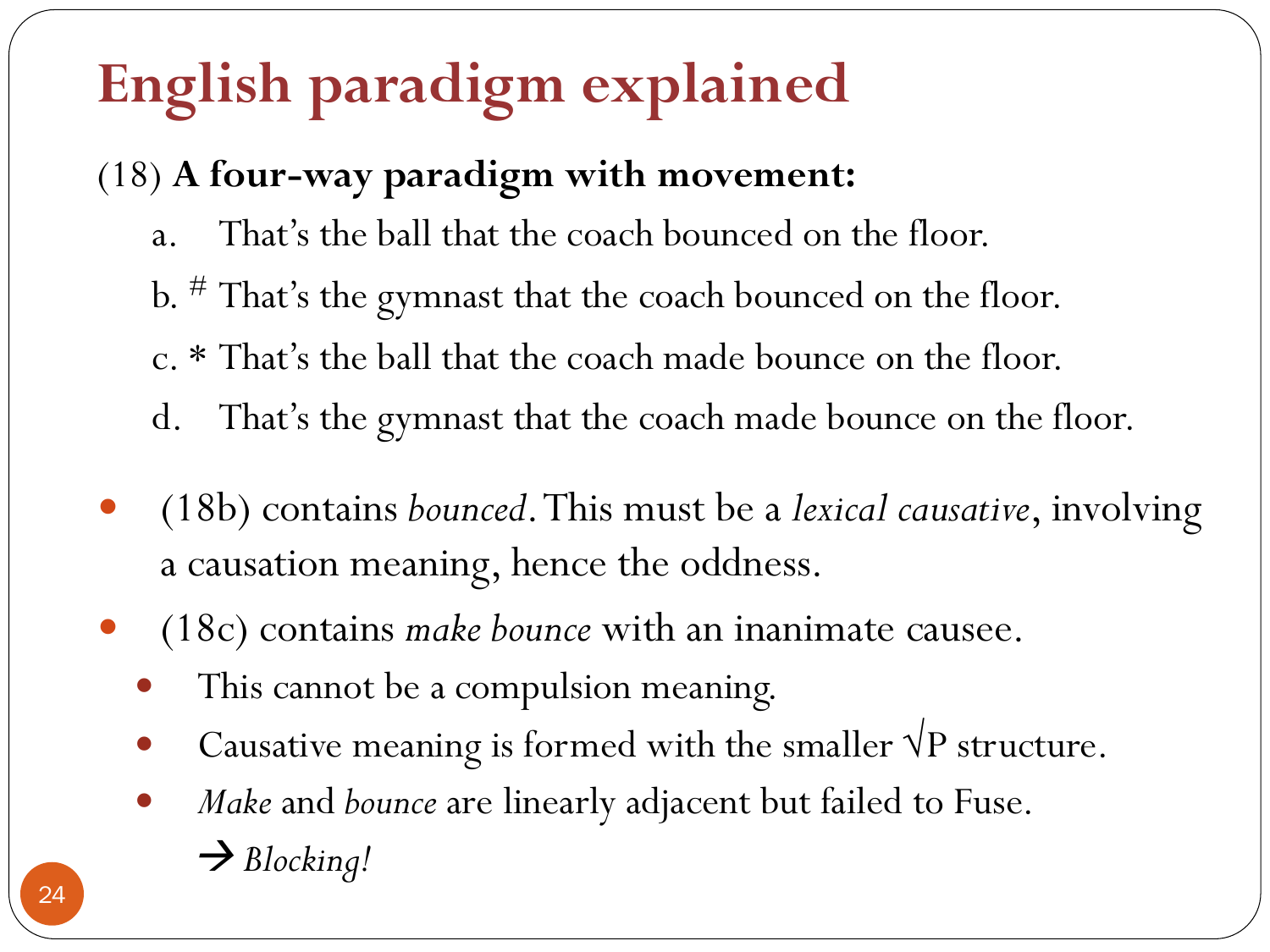### Derivations with in-situ causee





- Optional head-movement of root to  $v_{\text{CAUSE}}$ .
	- · Fusion applies if head movement happens (19a).
	- Otherwise structure spelled out as "make verb" (19b).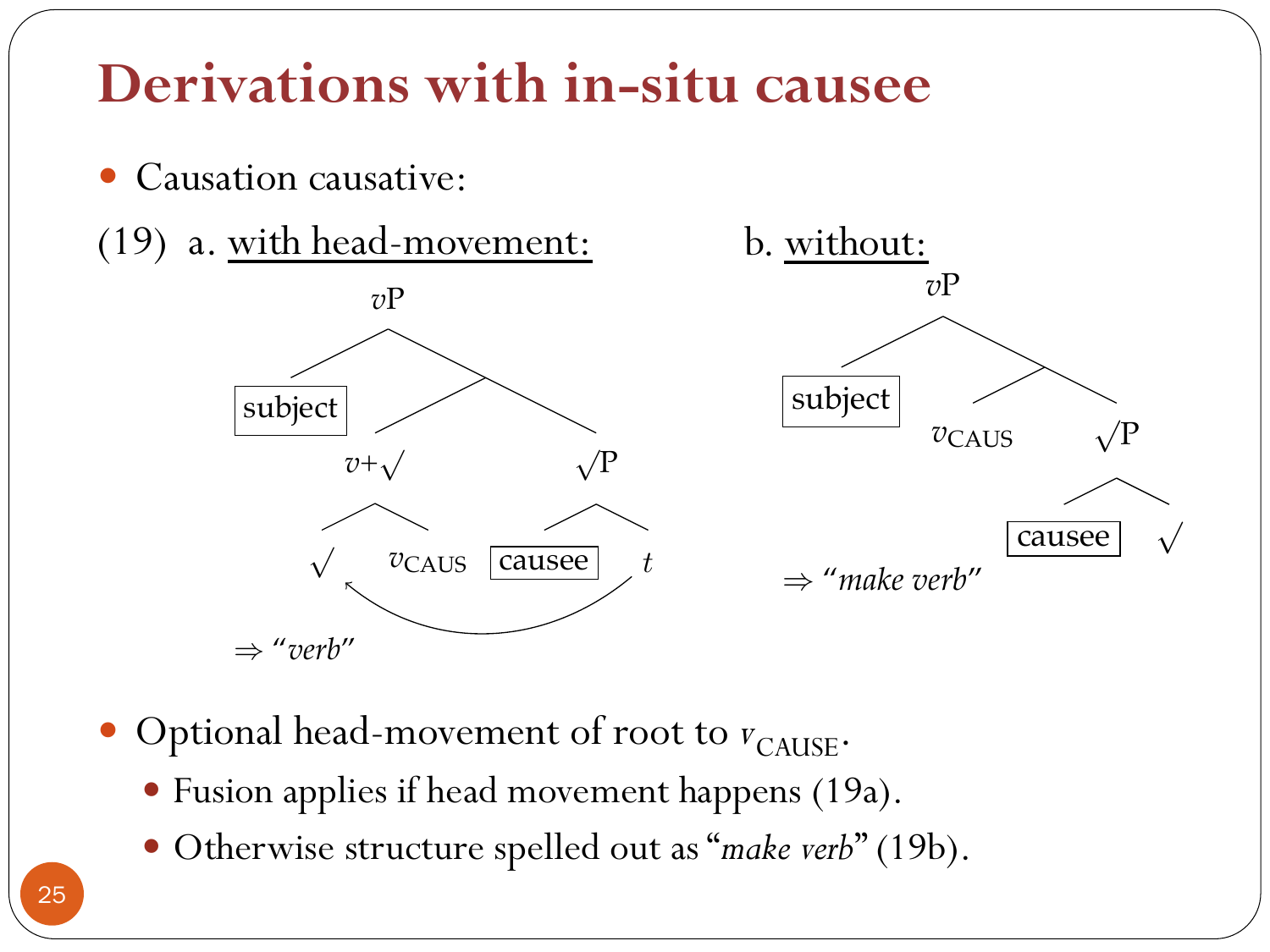### Derivations with in-situ causee



- The  $v$  head intervenes between  $v_{\text{CAIISE}}$  and the root.
	- · Fusion does not apply.
	- · This structure is always spelled out as "make verb."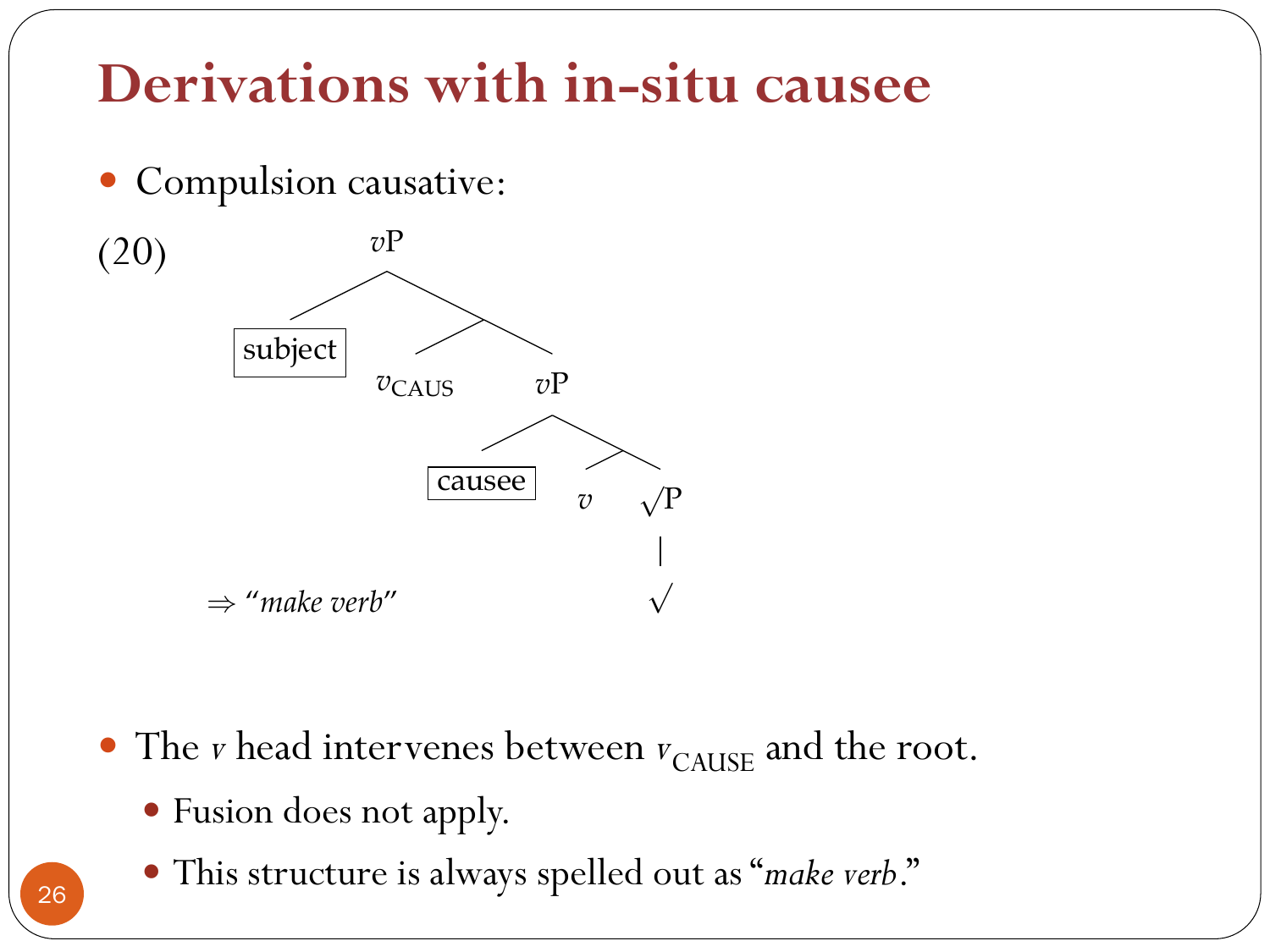# **English paradigm explained**

### (21) **A four-way paradigm with in-situ causee:**

- a. The coach bounced the ball on the floor.
- b. # The coach bounced the gymnast on the floor.
- c. The coach made the ball bounce on the floor.
- d. The coach made the gymnast bounce on the floor.
- (21b) contains *bounced*. This must be a *lexical causative*, involving a causation meaning, hence the oddness.
- (21c) contains the string *make .. bounce* with an inanimate causee. This is a causation causative, but **the causee intervenes**.  $\rightarrow$  Fusion does not occurs, no blocking effect.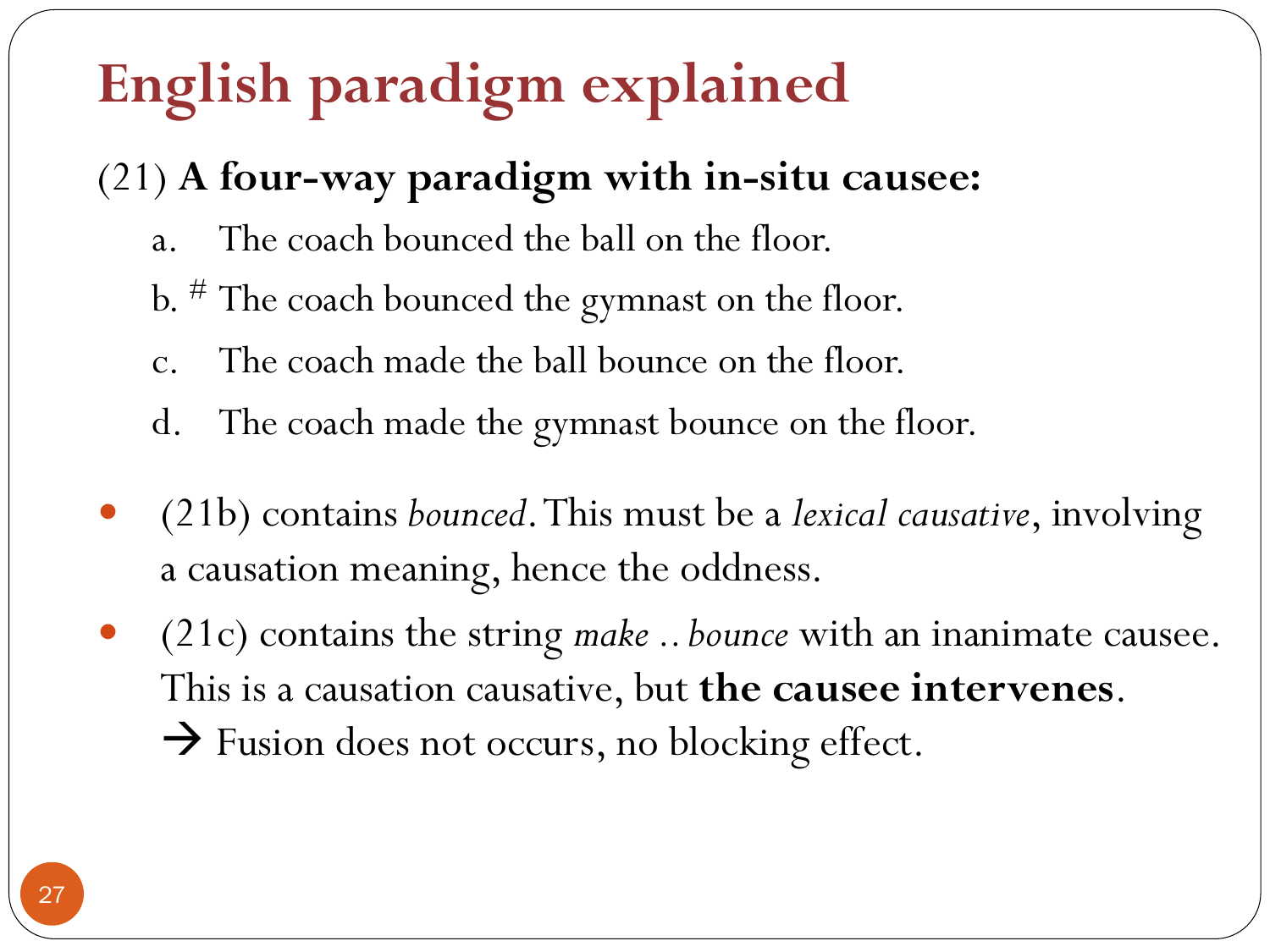### **Summary**

#### **For verbs without a lexical causative:**

"*make…verb*" for both structures

#### **For verbs with a lexical causative:**

- Causee moved out of the way:
	- *verb* ⇒ causation causative (Fusion has applied →  $\sqrt{P}$  structure)
	- *make...verb* ⇒ compulsion causative
- Causee not moved out of the way:
	- *verb* ⇒ causation causative (Fusion has applied →  $\sqrt{P}$  structure)
	- *make...verb* ⇒ compulsion causative, *or*

causation causative with no head-movement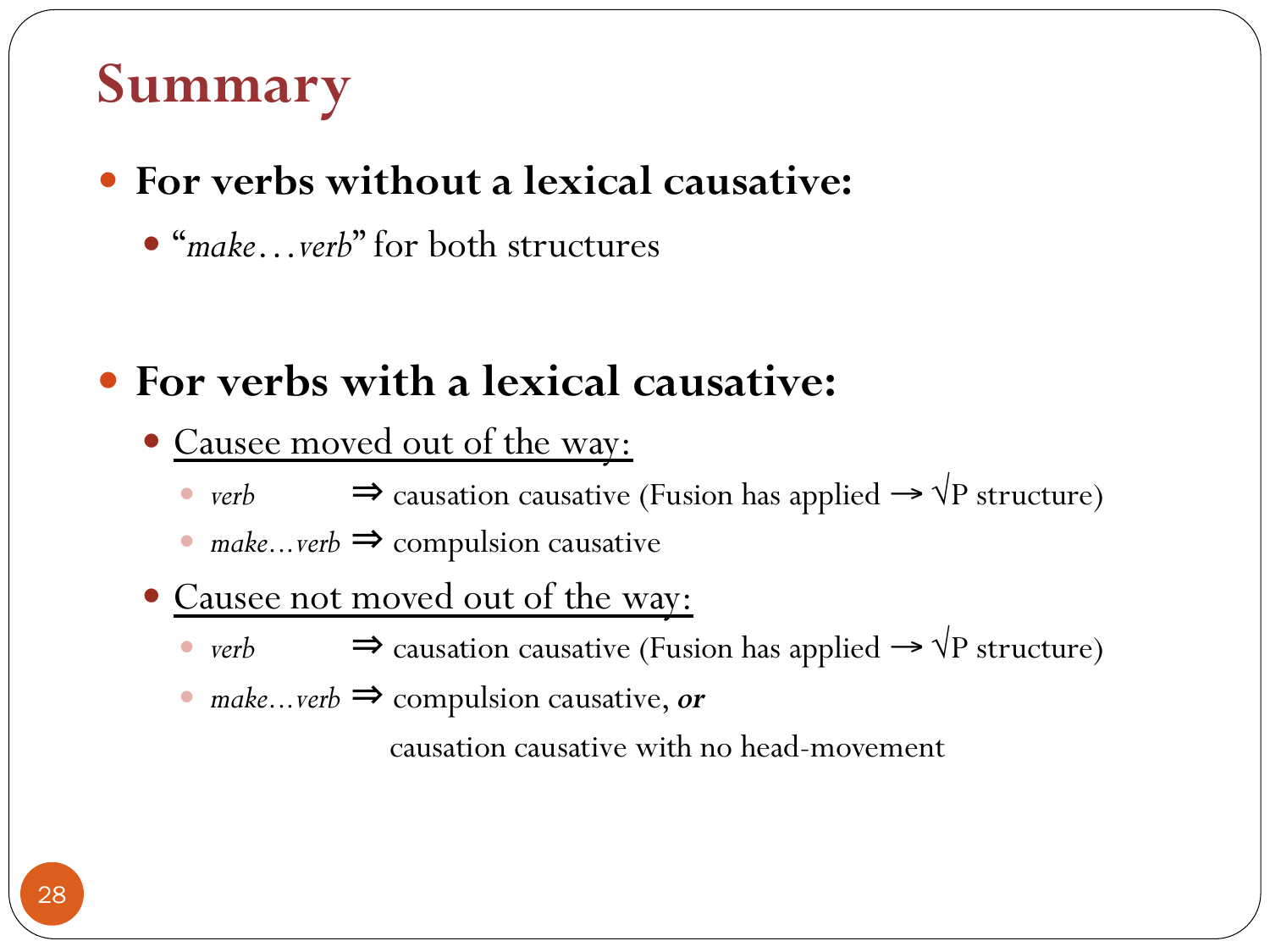### **Consequences**

- The different behavior in English when the causee is/is not moved motivates a **linear adjacency requirement on Fusion**.
- Harley (2008) proposes a *structural adjacency* condition governing causative blocking in Japanese. However, Japanese is head final, therefore linear and structural adjacency cannot be teased apart.
- Consequence for theories of morphology:
	- The determination of morphological form must occur **after linearization** at PF.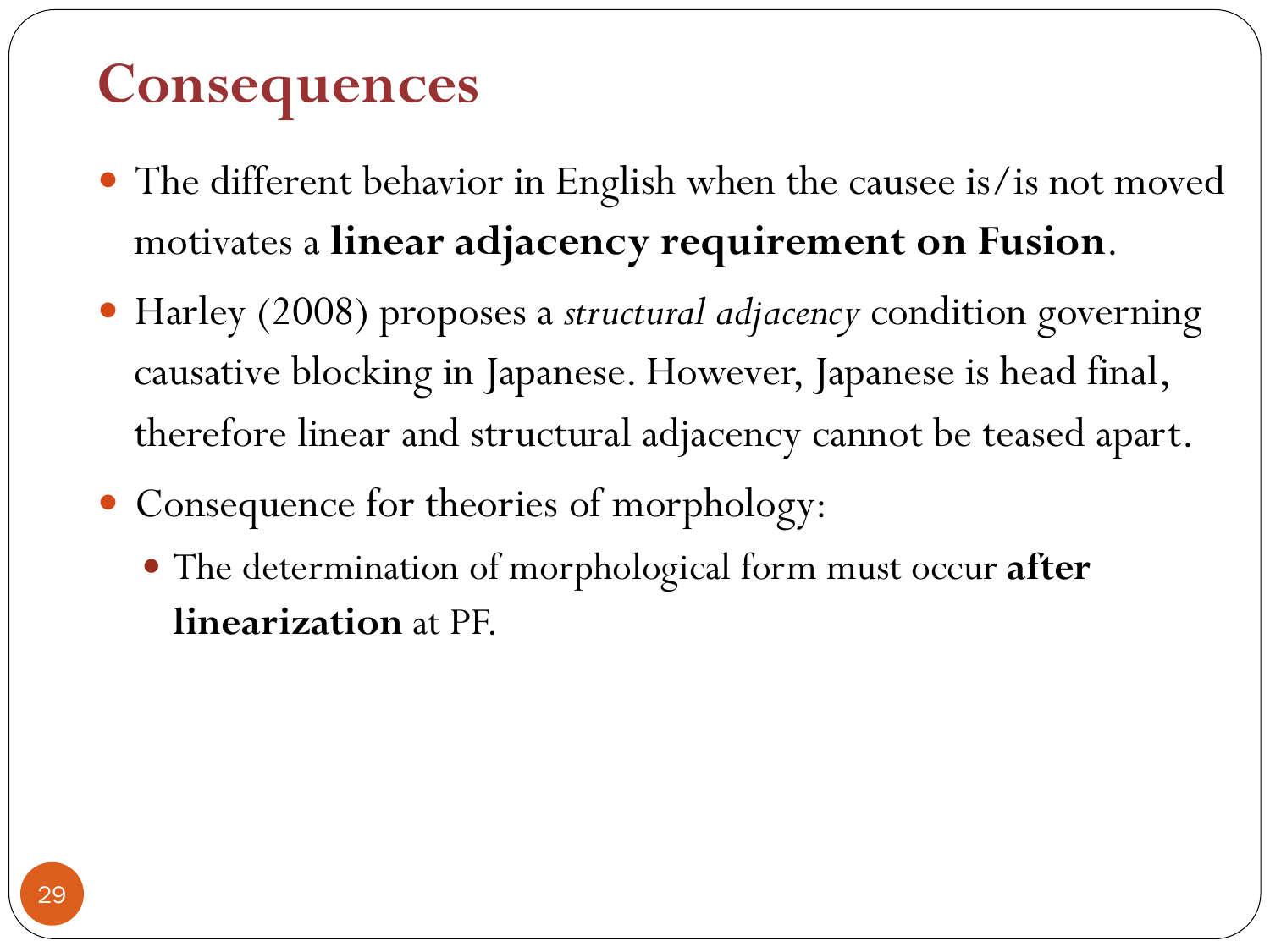### **Conclusion**

- A novel paradigm of morphological blocking in English causatives.
	- In causation (√P embedding) causatives, a *lexical causative* form blocks the *analytic* (*make*) *causative* form*.*
	- **If the causee does not linearly intervene.**
	- Parallels a well-studied paradigm in Japanese.
- Proposal (particularly following Harley 2008): structures of two different sizes which correspond to different meanings.
- Motivates a **linear adjacency** condition on Fusion.
	- Argues for the post-syntactic resolution of morphology (DM).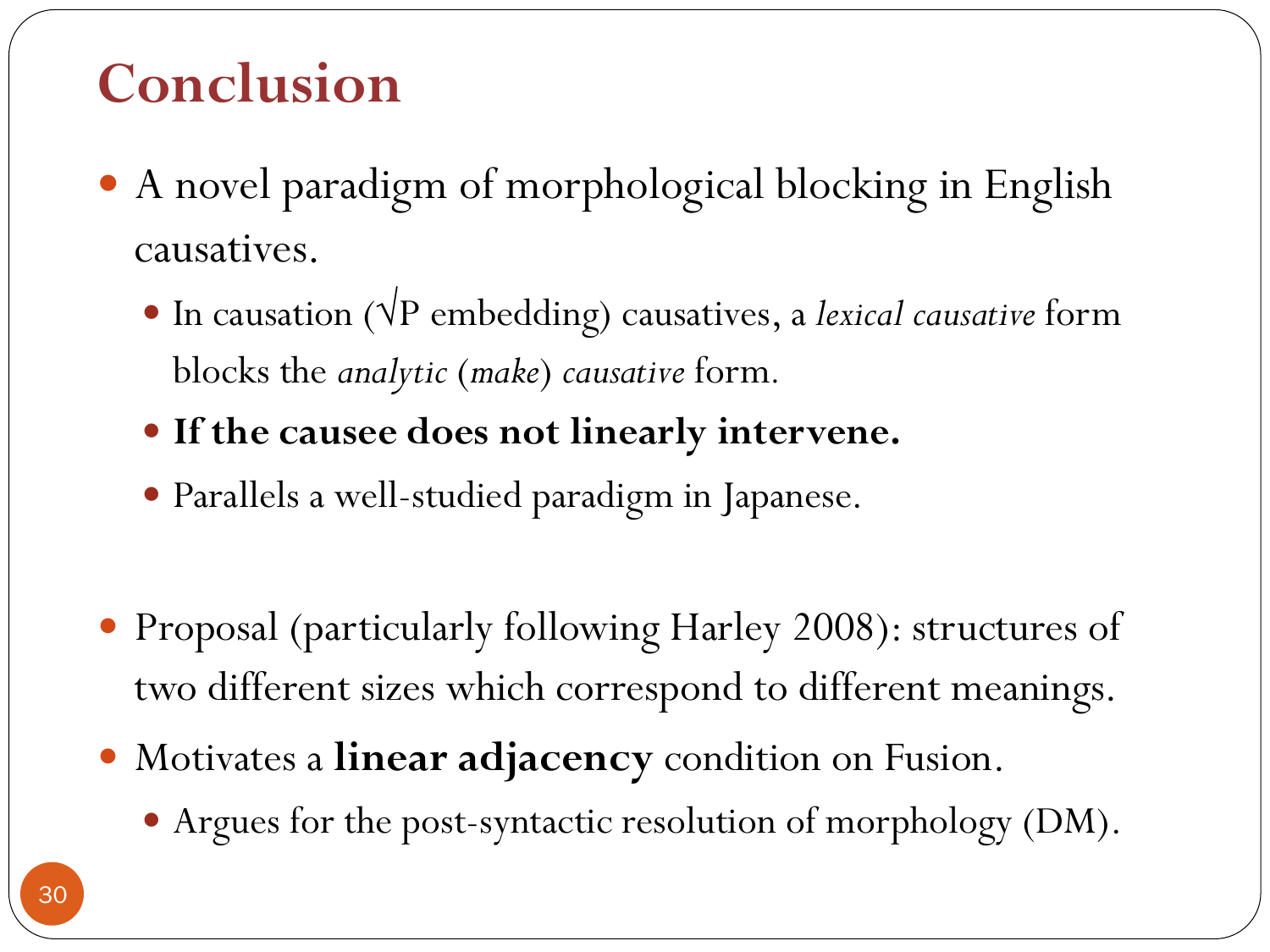# **Thank you! Questions?**

Manuscript available: http://ling.auf.net/lingbuzz/001896

We thank Adam Albright, Isaac Gould, Martin Hackl, Heidi Harley, Irene Heim, Miwako Hisagi, Sachiko Kato, Isa Kerem, Masatoshi Koizumi, Ted Levin, Shigeru Miyagawa, Andrew Nevins, David Pesetsky, Donca Steriade, Ayaka Sugawara, Gary Thoms, DaichiYasunaga and the audience at MIT Ling Lunch for comments and discussion. Mistakes are each other's.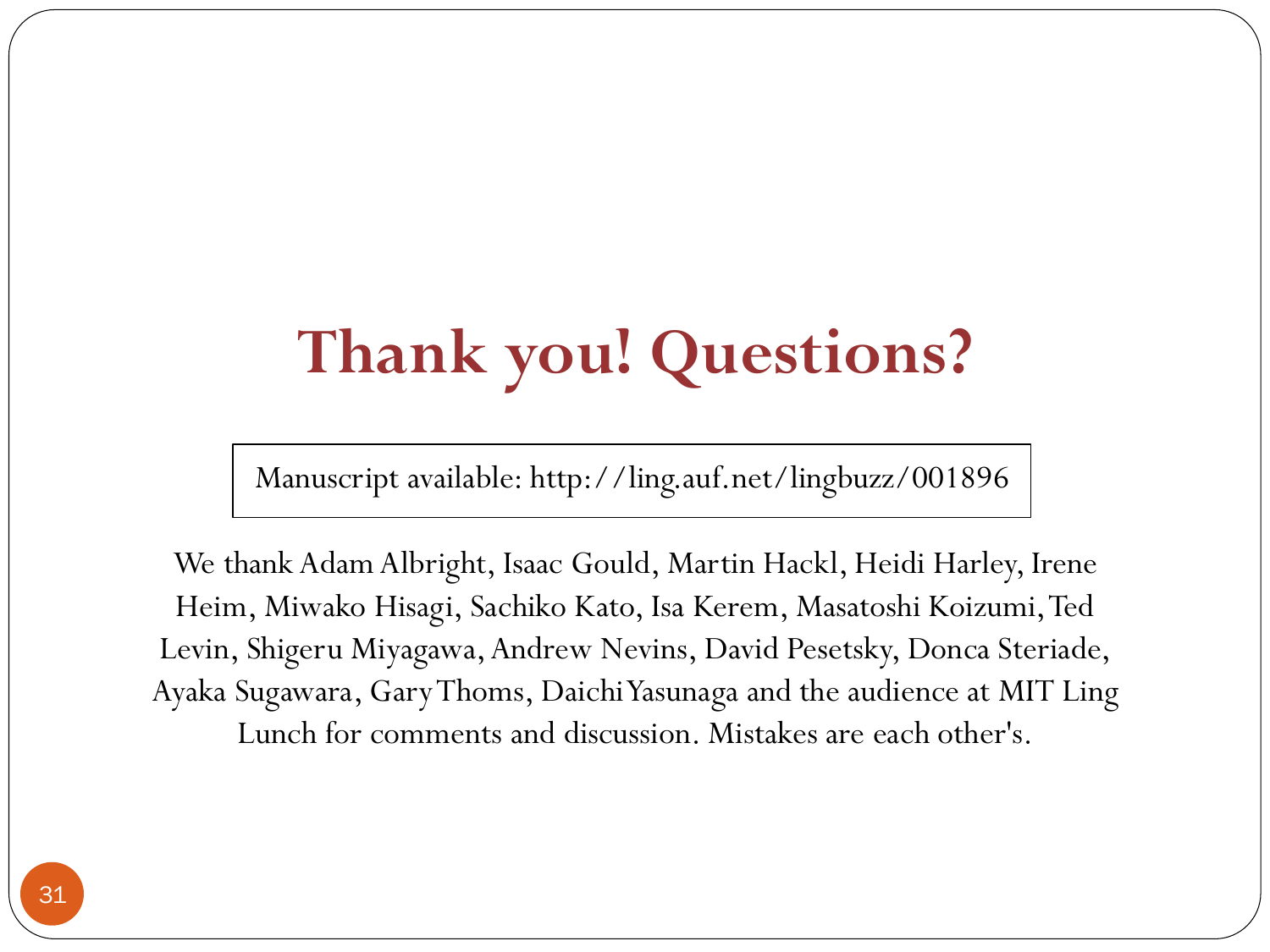### **Evidence for two sizes of structure**

#### (22) **Manner adjunct with lexical and analytic causatives:**

- a. That's the gymnast<sub>j</sub> that the coach<sub>i</sub> balanced  $\text{PRO}_{i\text{/*j}}$  using a pole. lexical
- b. That's the gymnast<sub>j</sub> that the coach<sub>i</sub> made balance  $\text{PRO}_{i/j}$  using a pole.  $\hspace{1cm}$  analytic

#### (23) **Temporal adjuncts in lexical and analytic causatives:**

- a. That's the gymnast that the coach bounced {twice, repeatedly, for 2 minutes} unambiguous lexical
- b. That's the gymnast that the coach made bounce {twice, repeatedly, for 2 minutes}. ambiguous analytic

#### (24) **Subject-oriented adverb in lexical and analytic causatives:**

- a. That's the hostage that the robber sat on the ground calmly. lexical unambiguous: the robber was calm.
- b. That's the hostage that the robber made sit on the ground calmly. analytic ambiguous: the robber was calm or the hostage was calm.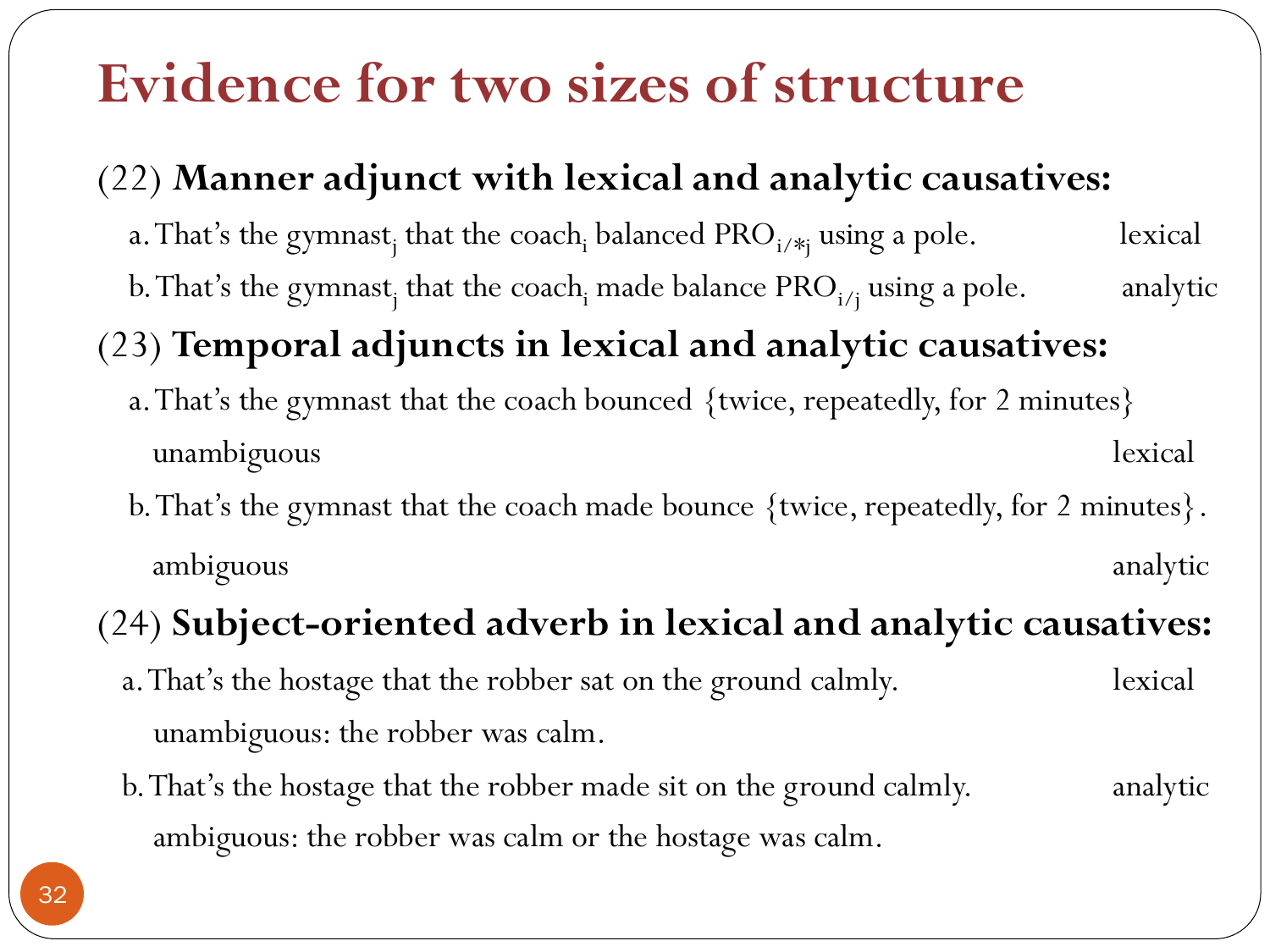## **Evidence for linear adjacency**

 $\bullet$  Our theory predicts that any material that intervenes between  $v_{\text{CAUSE}}$ and *verb* should disrupt Fusion and allow spellout of a causation causative with *make … verb.* 

#### (25) **Intervening adverbs**

- a. \*That's the ball that John *made roll.*
- b. \*That's the ball that John *made roll* on the floor.
- c. \*That's the ball that John *made roll* quietly on the floor.
- d. That's the ball that John *made* quietly *roll* on the floor.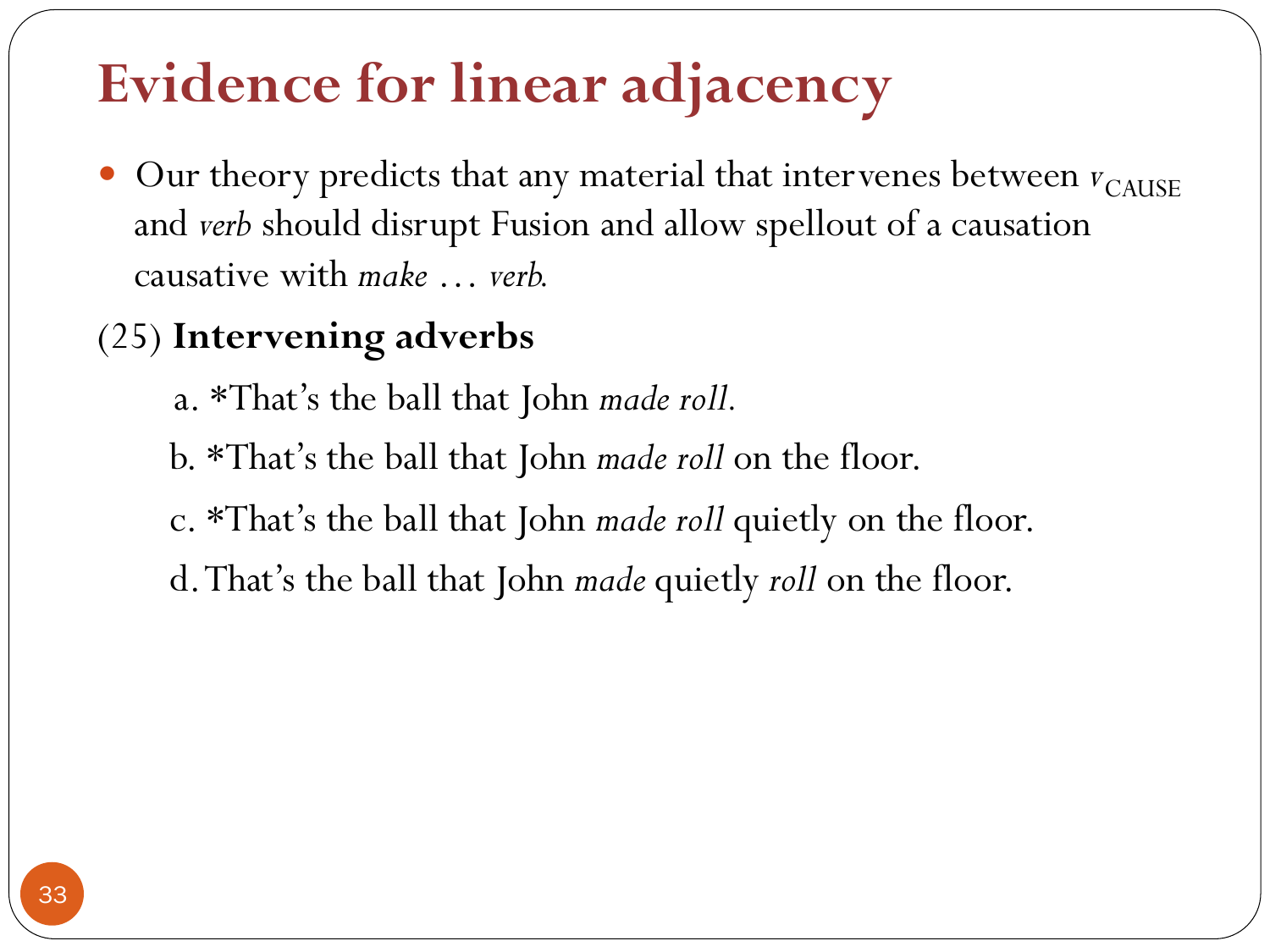## **Evidence for linear adjacency**

 Our theory predicts that any material that intervenes between *v*<sub>CAUSE</sub> and *verb* should disrupt Fusion and allow spellout of a causation causative with *make … verb.*

#### (26) **Subextraction (Gary Thoms, p.c.)**

- a. The scientist made half of that solution boil furiously.
- b. \*That's the solution that the scientist made boil furiously.
- c. That's the solution that the scientist boiled furiously.
- d. ?That's the solution that the scientist made half of boil furiously.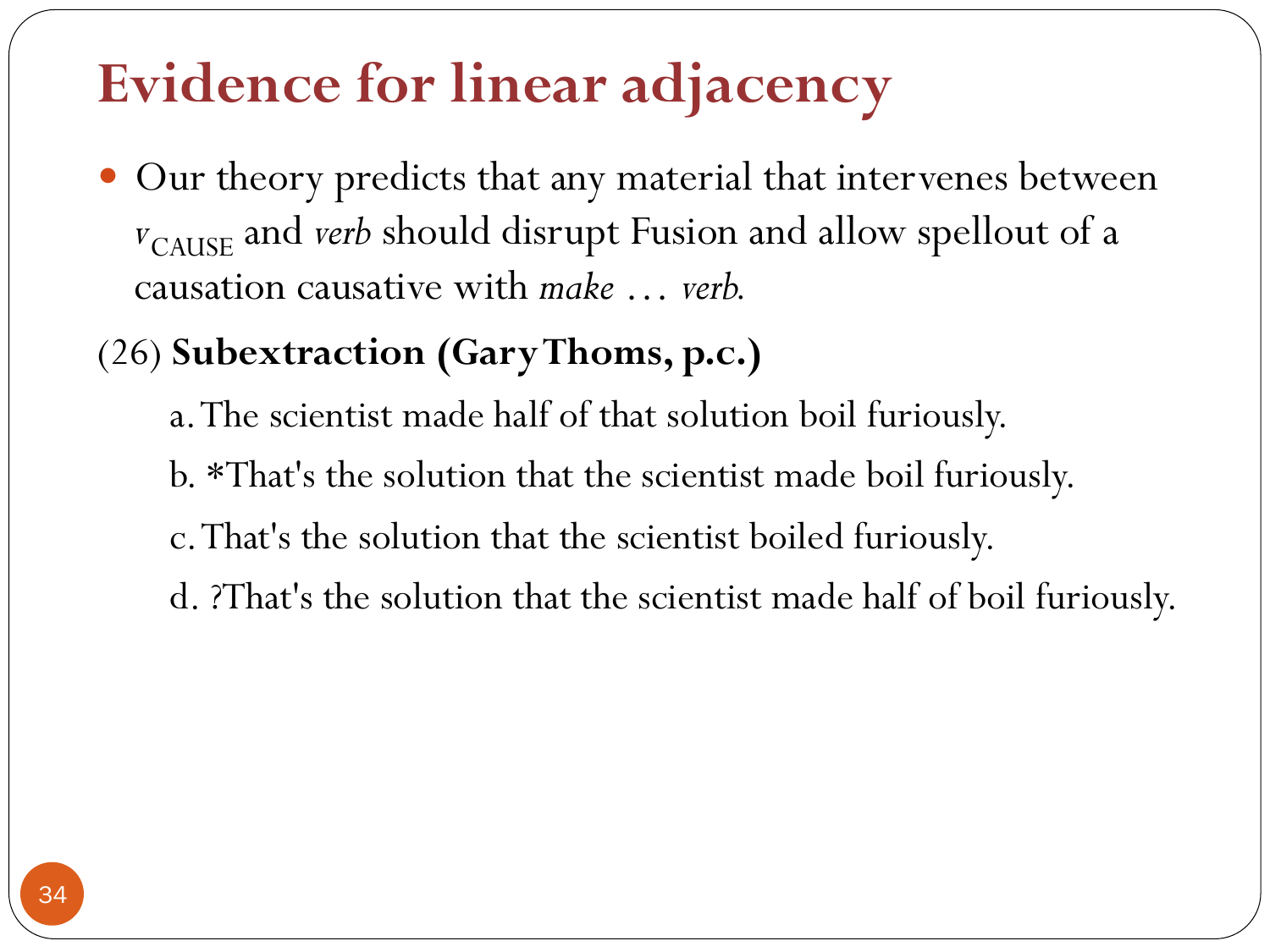### **Direct and indirect causation**

(27) a. John *started* the engine. *direct causation* b. John *made* the engine *start*. *indirect causation*

 $\bullet$  Both sentences are  $\sqrt{P}$ , causation causatives.

 When causee is moved out of the way, we see blocking behavior. (28) a. Which engine did John *start \_\_\_*with a match? b. \*Which engine did John *make \_\_\_ start* with a match? (29) Which racer did the coach *make \_\_\_ start* on time?

 Gricean explanation for (27a-b) can be maintained (McCawley 1978; Kiparsky 2005, a.o.). This distinction is orthogonal to the one discussed here.